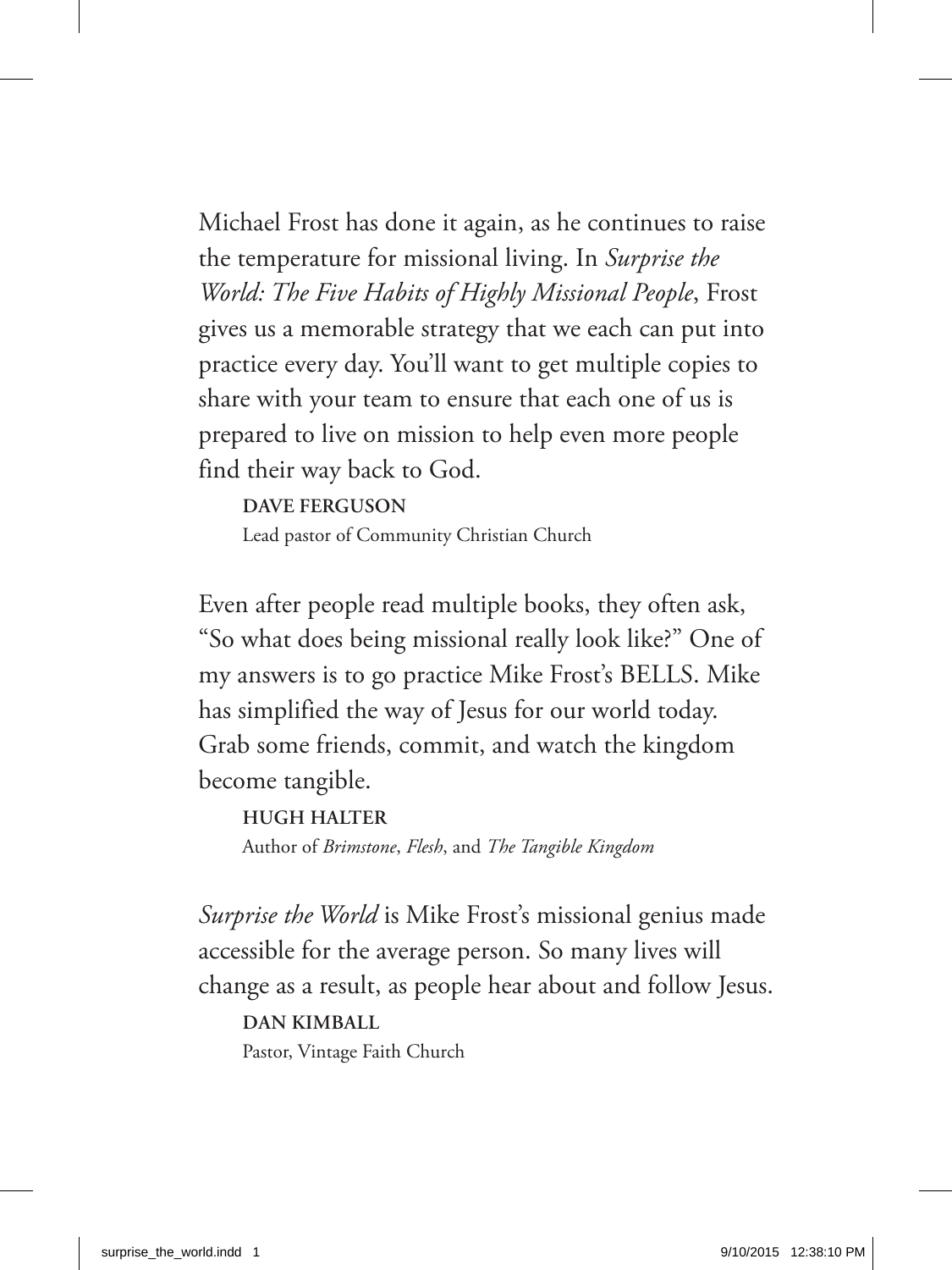Michael Frost's insights have made him a leading voice in the missional church movement. The habits commended in *Surprise the World* will only cement Michael's place as an original thinker who envisions and serves those of us who are pastors and leaders in churches. I will enthusiastically commend this book to the churches for whom I am bishop, and I will make use of it to train Holy Trinity Church, where I am pastor.

**BISHOP TODD HUNTER** The Anglican Church in North America

A core part of the gospel is that Jesus came from the comfort of heaven to a dark and broken world in order to rescue humankind. If we're to see another awakening in America, Christ followers will need to be intentional about obeying the Great Commission to "go and make disciples." In *Surprise the World*, Michael Frost does an excellent job of explaining how to intentionally establish habits to share God's love with the people around us.

### **GERARD LONG**

Founder, Awakening to Love Ministries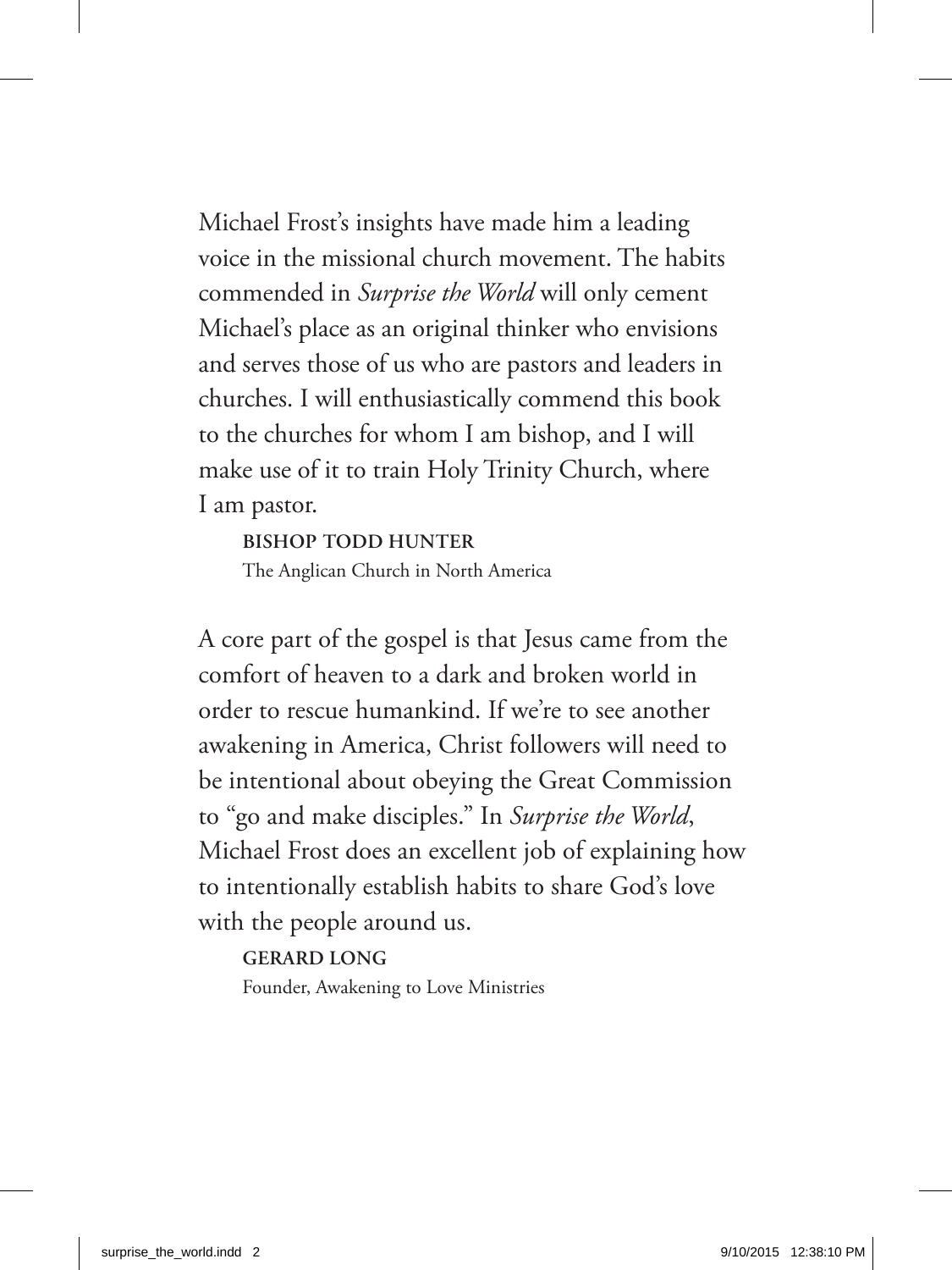Christians should be different: We should challenge convention and stand out from culture. Too often we stand out for the wrong reasons. In *Surprise the World* Michael Frost challenges us to lead lives that cause the world to question how we love and serve so well. This book is a timely wake-up call for believers and a concise and helpful encouragement to those seeking to live on-mission in their communities. Mike is the real deal and so is this book!

**ED STETZER** www.edstetzer.com

In this brief but powerful book, Michael suggests simple, missional practices that can be applied in any context. He maps a way forward that demonstrates how small gatherings of friends can help one another live into these practices. If every follower of Jesus developed a lifestyle that included these five habits, I'm convinced that a great spiritual awakening would take place in the neighborhoods, towns, and cities of our world.

**AL ENGLER** Mission director, Nav Neighbors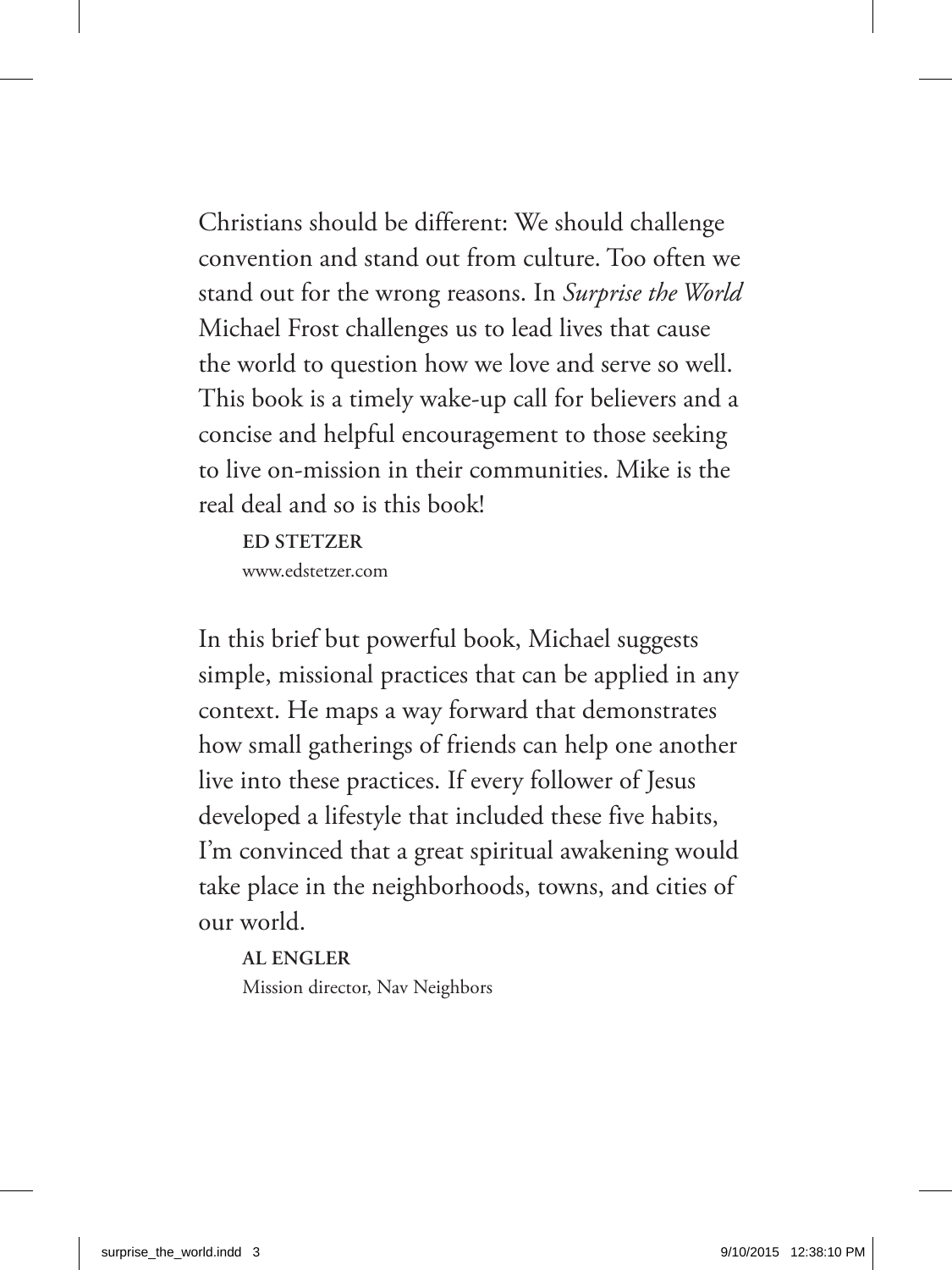Eminently doable, entirely practical, and exceptionally effective! In *Surprise the World*, renowned missiologist Michael Frost creates a compelling vision of what happens when a group of Jesus followers put into practice five proven habits of missional living. You want to see your community reached with the Good News? Get your church to read this outstanding book!

**FELICITY DALE**

Author of *An Army of Ordinary People*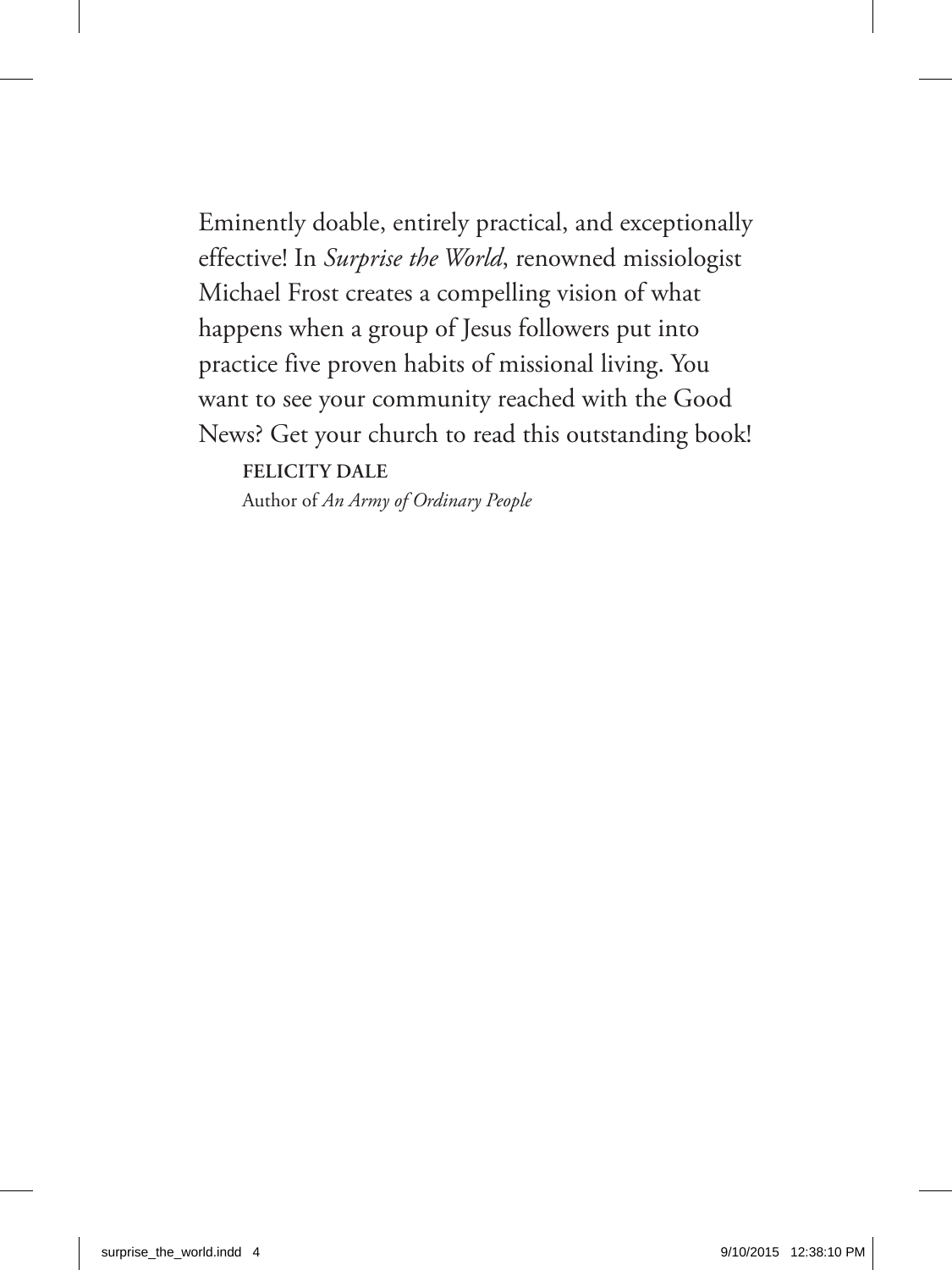

*The Five Habits of Highly Missional People*

# MICHAEL FROST



*A NavPress resource published in alliance with Tyndale House Publishers, Inc.*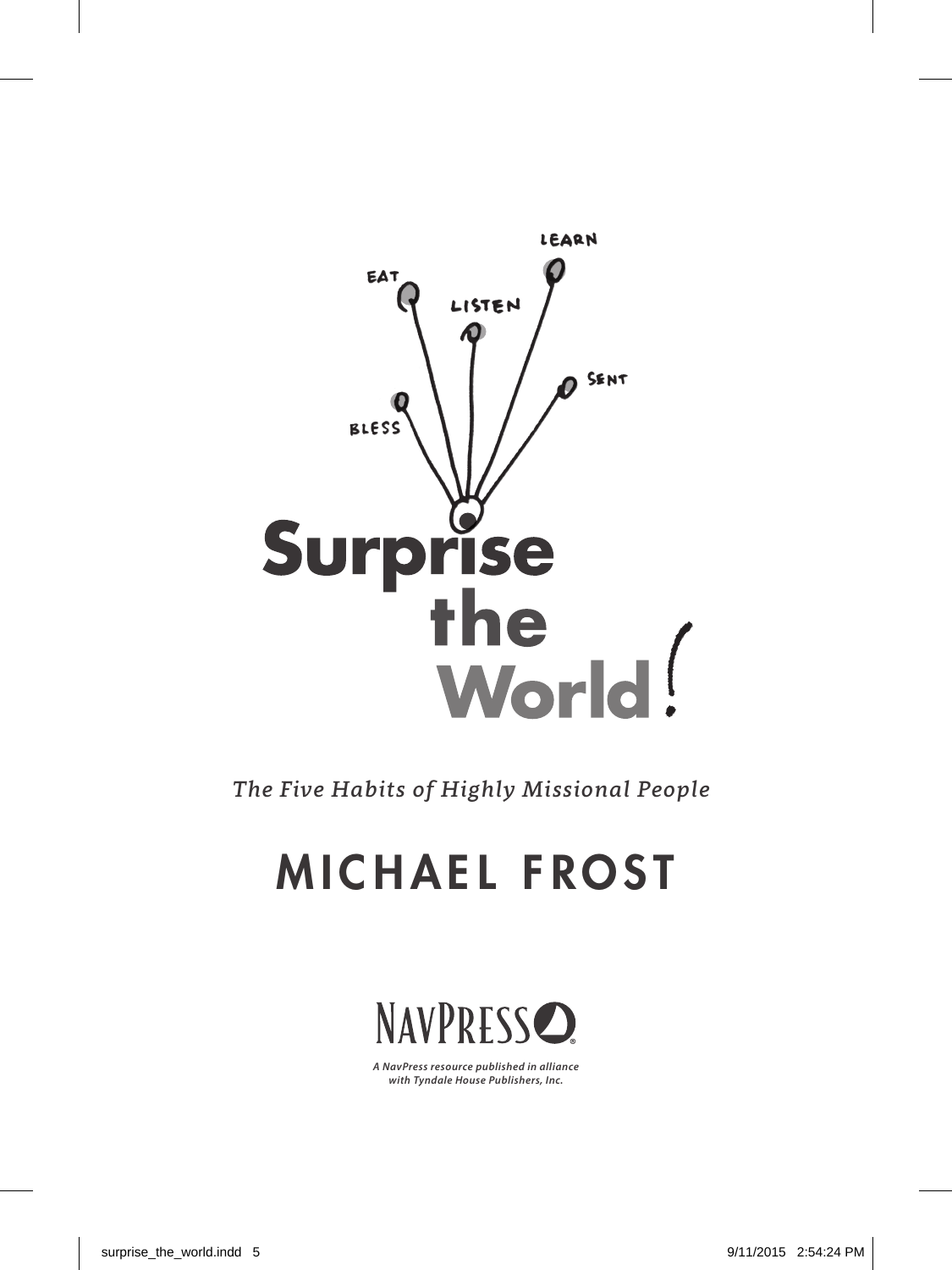# NAVPRESS**O**.

NavPress is the publishing ministry of The Navigators, an international Christian organization and leader in personal spiritual development. NavPress is committed to helping people grow spiritually and enjoy lives of meaning and hope through personal and group resources that are biblically rooted, culturally relevant, and highly practical.

#### **For more information, visit www.NavPress.com.**

#### *Surprise the World: The Five Habits of Highly Missional People*

Copyright © 2016 by Michael Frost. All rights reserved.

A NavPress resource published in alliance with Tyndale House Publishers, Inc.

*NAVPRESS* and the NAVPRESS logo are registered trademarks of NavPress, The Navigators, Colorado Springs, CO. *TYNDALE* is a registered trademark of Tyndale House Publishers, Inc. Absence of ® in connection with marks of NavPress or other parties does not indicate an absence of registration of those marks.

Cover design by Jen Phelps

The Team:

Don Pape, Publisher

David Zimmerman, Acquiring Editor, Development Editor, Copyeditor

All Scripture quotations, unless otherwise marked, are taken from the Holy Bible, *New International Version*, ® *NIV*. ® Copyright © 1973, 1978, 1984, 2011 by Biblica, Inc.® Used by permission. All rights reserved worldwide.

Scripture quotations marked ESV are taken from *The Holy Bible*, English Standard Version® (ESV®), copyright © 2001 by Crossway, a publishing ministry of Good News Publishers. Used by permission. All rights reserved.

Some of the anecdotal illustrations in this book are true to life and are included with the permission of the persons involved. All other illustrations are composites of real situations, and any resemblance to people living or dead is coincidental.

#### **Library of Congress Cataloging-in-Publication Data**

Frost, Michael, date. Surprise the world : the five habits of highly missional people / Michael Frost. pages cm ISBN 978-1-63146-516-1 1. Missions. 2. Evangelistic work. 3. Witness bearing (Christianity) I. Title. BV2063.F76 2016<br>266—dc23 266—dc23 2015033534

Printed in the United States of America

|  |  | 22 21 20 19 18 17 16 |  |
|--|--|----------------------|--|
|  |  | 7 6 5 4 3 2 1        |  |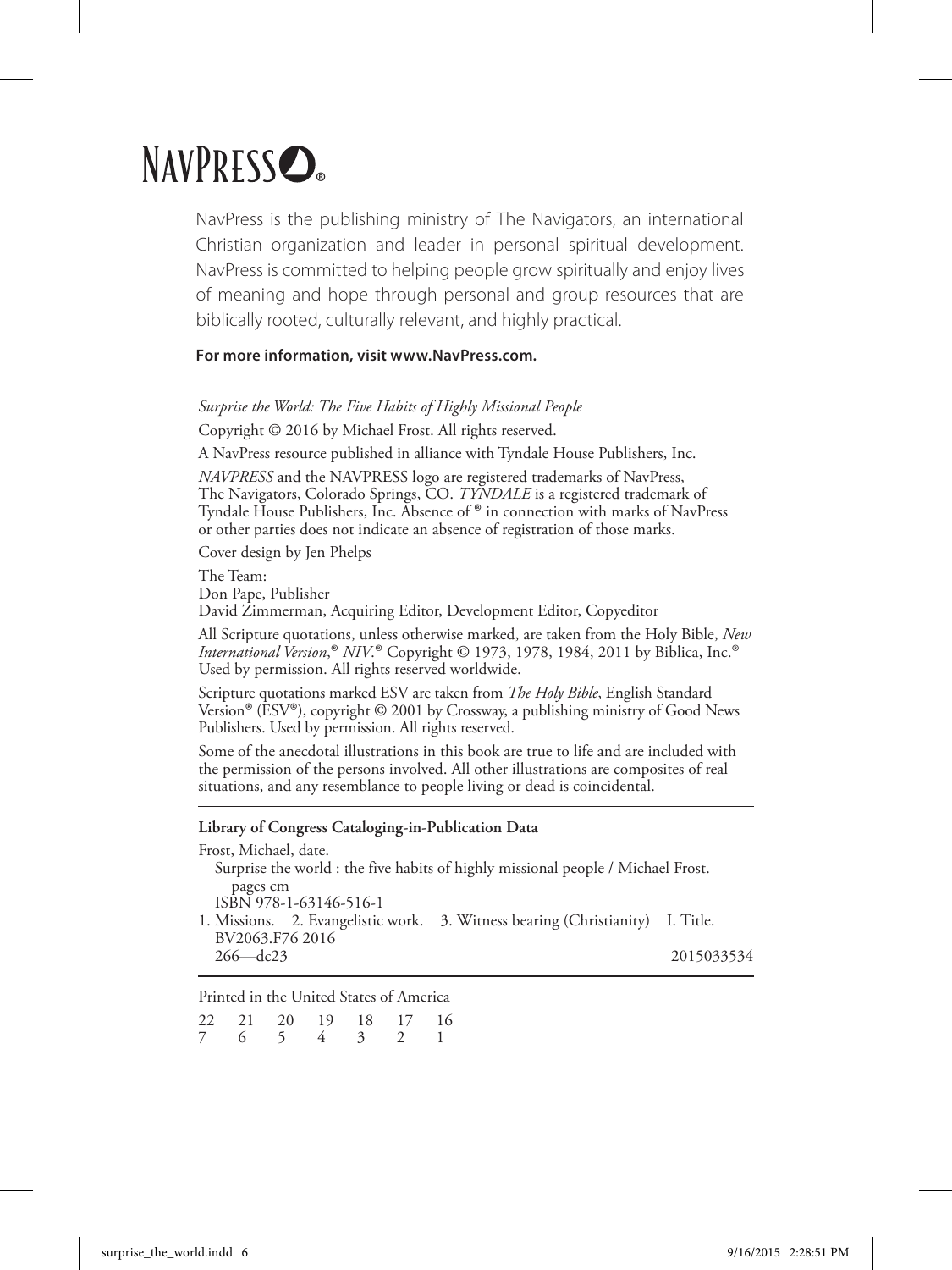# CONTENTS

Introduction ix

| Chapter 1            | Living "Questionable" Lives 1                |  |
|----------------------|----------------------------------------------|--|
| Chapter 2            | A New Set of Habits 17                       |  |
| Chapter 3            | <b>Bless: The First Habit 29</b>             |  |
| Chapter 4            | Eat: The Second Habit 41                     |  |
| Chapter <sub>5</sub> | Listen: The Third Habit 57                   |  |
| Chapter <sub>6</sub> | Learn: The Fourth Habit 71                   |  |
| Chapter 7            | <b>Sent: The Fifth Habit</b><br>85           |  |
| Chapter 8            | Discipleship, Nurture, and Accountability 99 |  |

The BELLS Challenge: DNA Accountability Form 105 Questions for Discussion and Engagement 109 Appendix: Resources for Learning Jesus 117 Notes 121 About the Author 125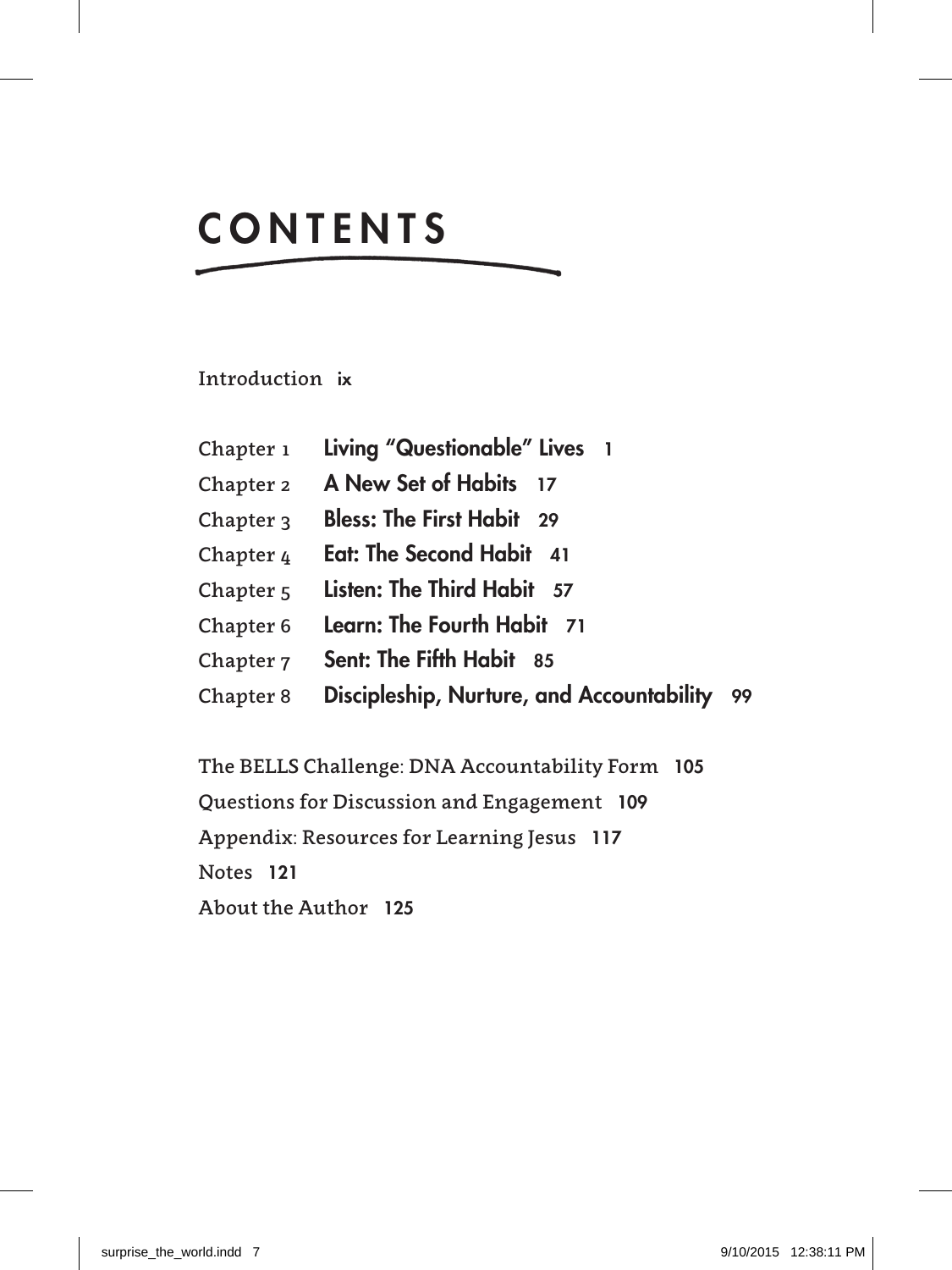J

J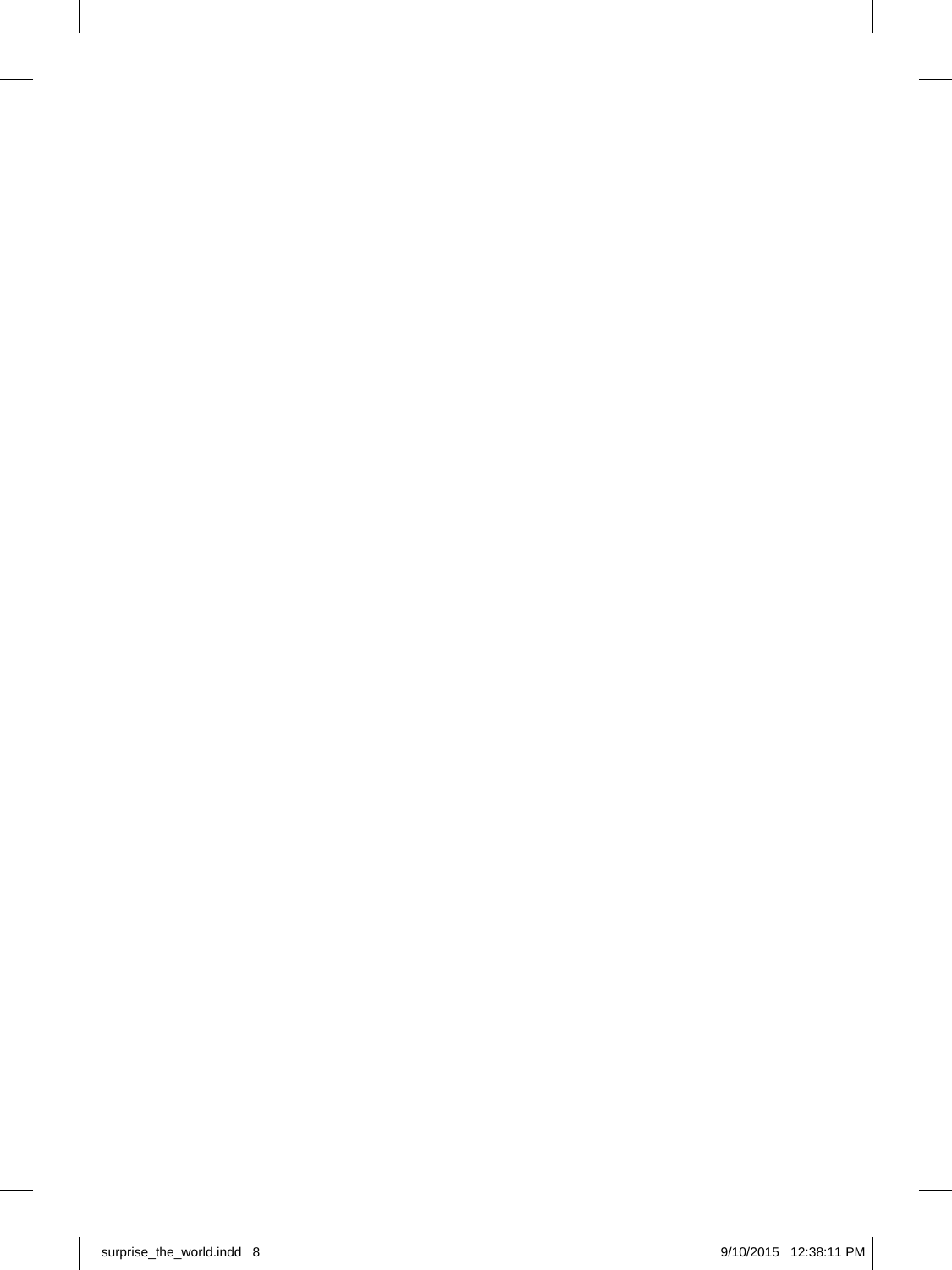# INTRODUCTION

I really didn't set out to create an international movement. When I came up with the BELLS model described in this book, I thought it was just a simple idea our church could adopt to foster missional habits in our lives. I had no idea that churches right across the world— the United States, Canada, the United Kingdom, New Zealand, and goodness knows where else—would embrace it. But now it seems that everywhere I go I meet folks who tell me they are living out these five simple habits in an attempt to better fulfill the mission of God.

I partly blame my good friend Alan Hirsch. He regularly mentions BELLS in his lectures and seminars as an example of how churches can encourage missional living within their members. Although I have outlined the model in a couple of my earlier books, I have tended to be more coy about BELLS, preferring to encourage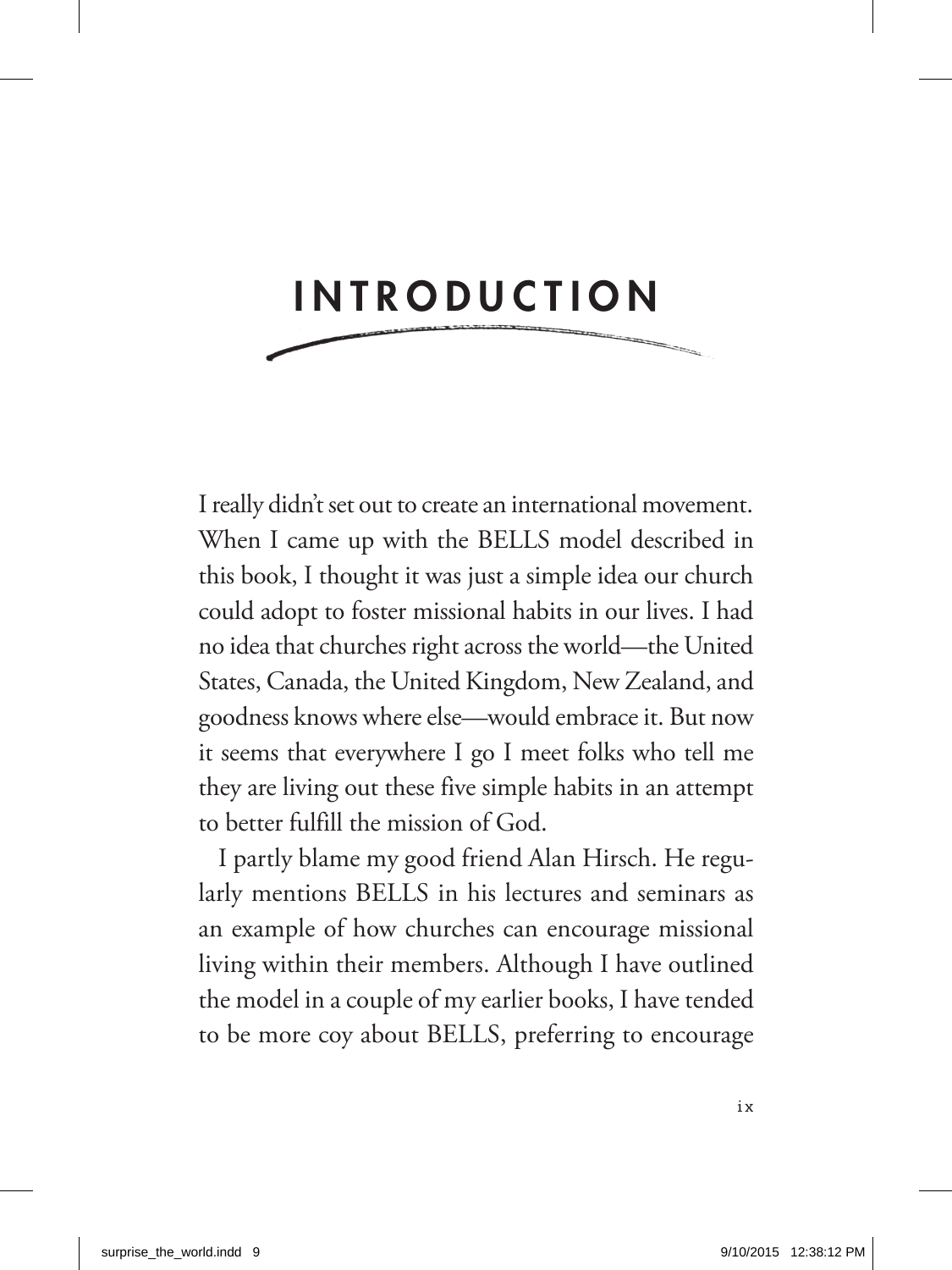churches to create their own homegrown approach to missional living rather than expecting them to simply adopt our model.

But when recently the folks at the Exponential churchplanting movement asked me to write a manual on how to do BELLS, I figured it was time to abandon my diffidence and go ahead and fly the flag. So the book you're holding was originally an e-book posted on the Exponential site. I was delighted when NavPress then expressed interest in offering it in a paper-and-ink format, and set about expanding the simple format into a more detailed explanation of the BELLS habits and how they can work in fostering a missional lifestyle. I suspect the reason why people have embraced BELLS so quickly is that it's such a simple, easy-to-adopt set of habits that do unleash essential missional values: engagement with neighbors, connection with each other, a deeper experience of God's leading, a stronger understanding of the gospel, and a framework for identifying ourselves as missionaries. (I include a tracking sheet for these habits in the final chapter of the book.)

I'm not suggesting that BELLS is a magic bullet or anything like that. But it is a really handy tool for mobilizing Christians up, in, and out into mission. That is,

x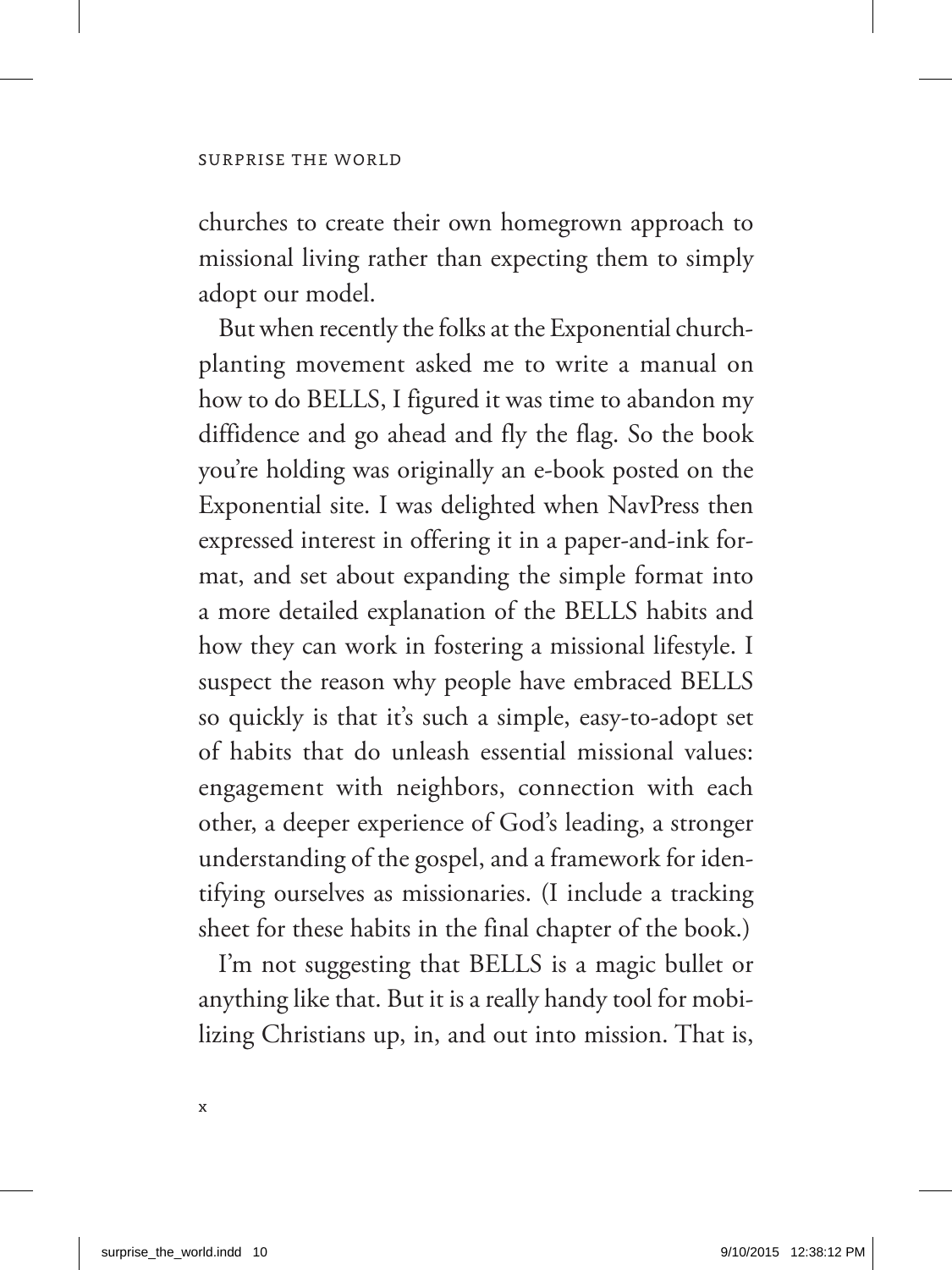*up* into deeper connection with the Triune God; *in* to a stronger sense of community with other believers; and *out* into the neighborhood.

The fact is that we all recognize the need to live generous, hospitable, Spirit-led, Christlike lives as missionaries to our own neighborhoods. We want to live our faith out in the open for all to see.

Unfortunately, some of us grew up in churches that expected something less from us. For a start, we were often told we are all evangelists, and we were expected to memorize prefabricated gospel presentations and to go forth and share that presentation with anyone who would listen. For a lot of us this was a mortifying prospect. For a variety of reasons (temperament, lack of knowledge, lack of relationship), we felt inadequate to do so, and we ended up feeling guilty about our lack of evangelistic zeal. Often, those who were confident enough to do it were so obnoxious in their approach that they turned unbelievers away in droves.

Even when we felt released from the burden of having to be gung-ho evangelists, we still got the impression that all we had to do was befriend our neighbors and colleagues and invite them to church to hear the preaching of the Word.

x i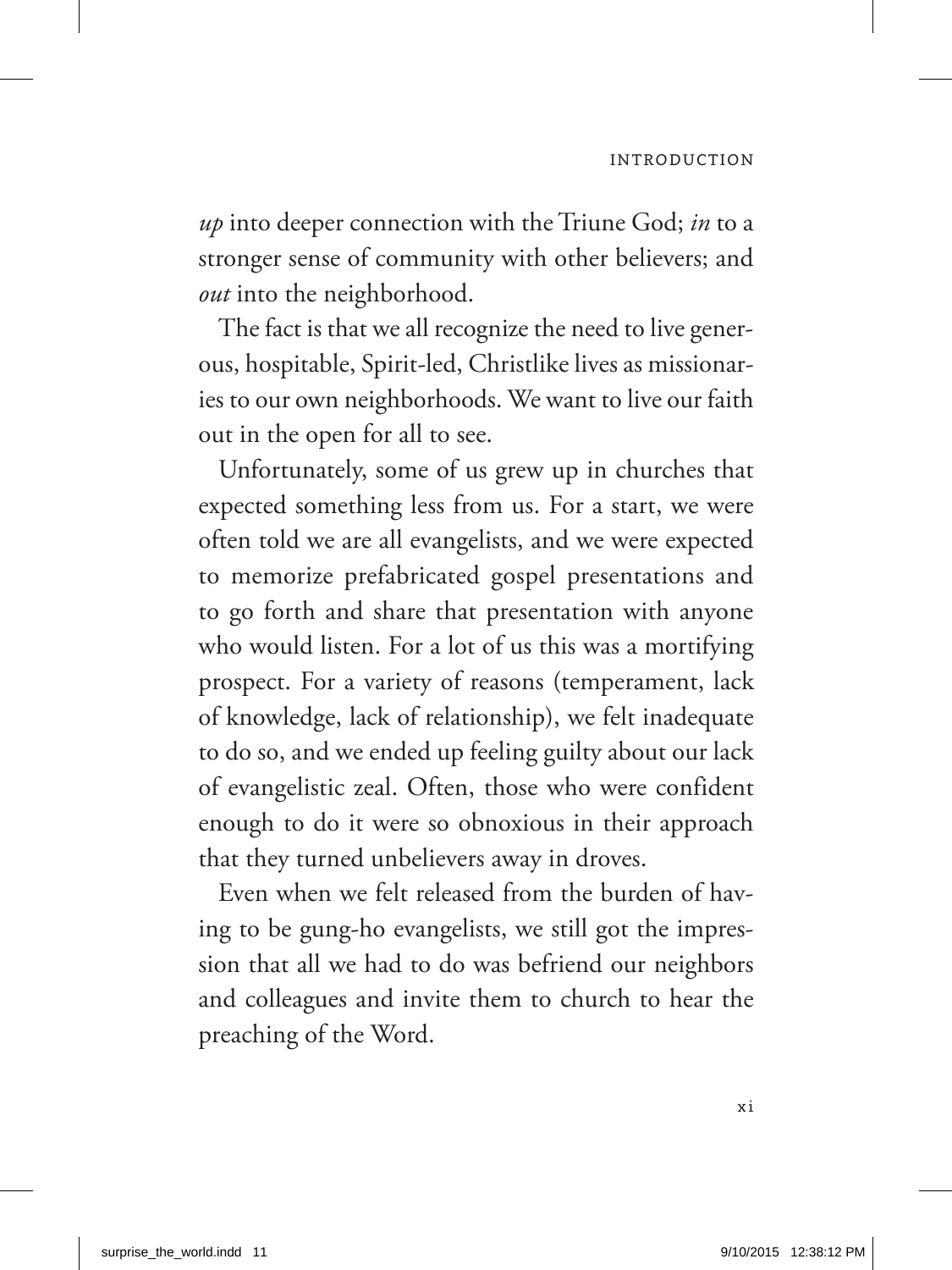#### SURPRISE THE WORLD

I have no doubt that some people have become Christians by being buttonholed by a wild-eyed evangelist with a tract or by being invited to church by a Christian neighbor. But I think both approaches are unfair to us. The former places too high a set of expectations on us—after all, not everyone is a gifted evangelist. But the latter reduces us to church marketers whose primary role is to advertise the church's benefits.

Surely there is a way we can see the church as "an army of ordinary people,"<sup>1</sup> sent out to announce and demonstrate the reign of God through Christ, without expecting ourselves to be something we're not or something less than we should be.

That's where BELLS comes in. I believe the key is to equip believers to see themselves as "sent ones," to foster a series of missional habits that shape our lives and values, and to propel us into the world confidently and filled with hope. These are the five habits of highly missional people.

xii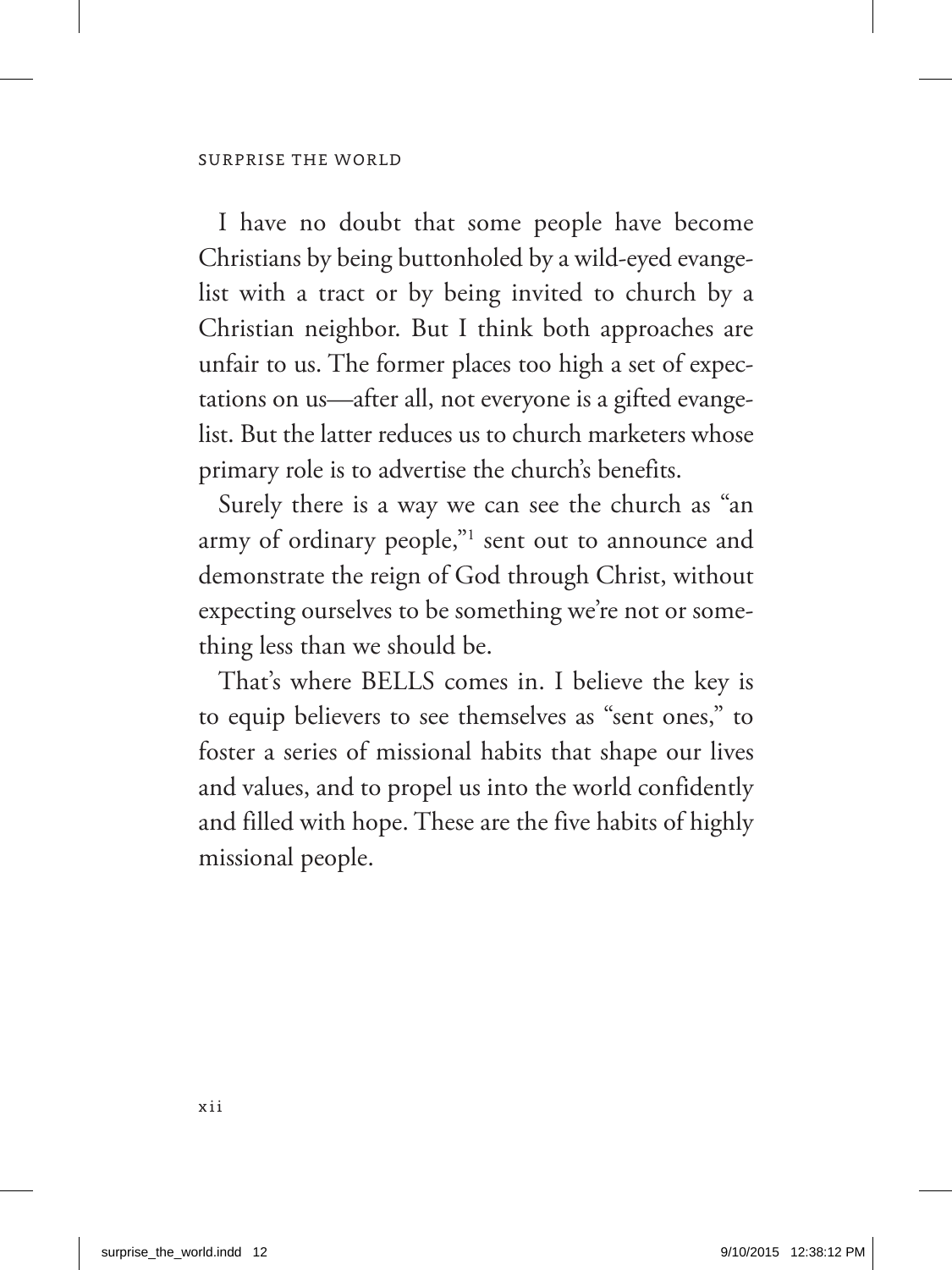

*Before we get to the five habits themselves, allow me to sketch the background.* Evangelistic mission works effectively when we are living generous, hospitable, Spirit- led, Christlike lives as missionaries to our own neighborhoods—*and* when the gifted evangelists in our midst join us in sharing Christ with our neighbors. That's not just good evangelism strategy. That's the biblical model.

# **A Twofold Approach to Evangelism**

With all the best intentions in the world, some people will tell you that every Christian is an evangelist and bears the responsibility to share Christ with others.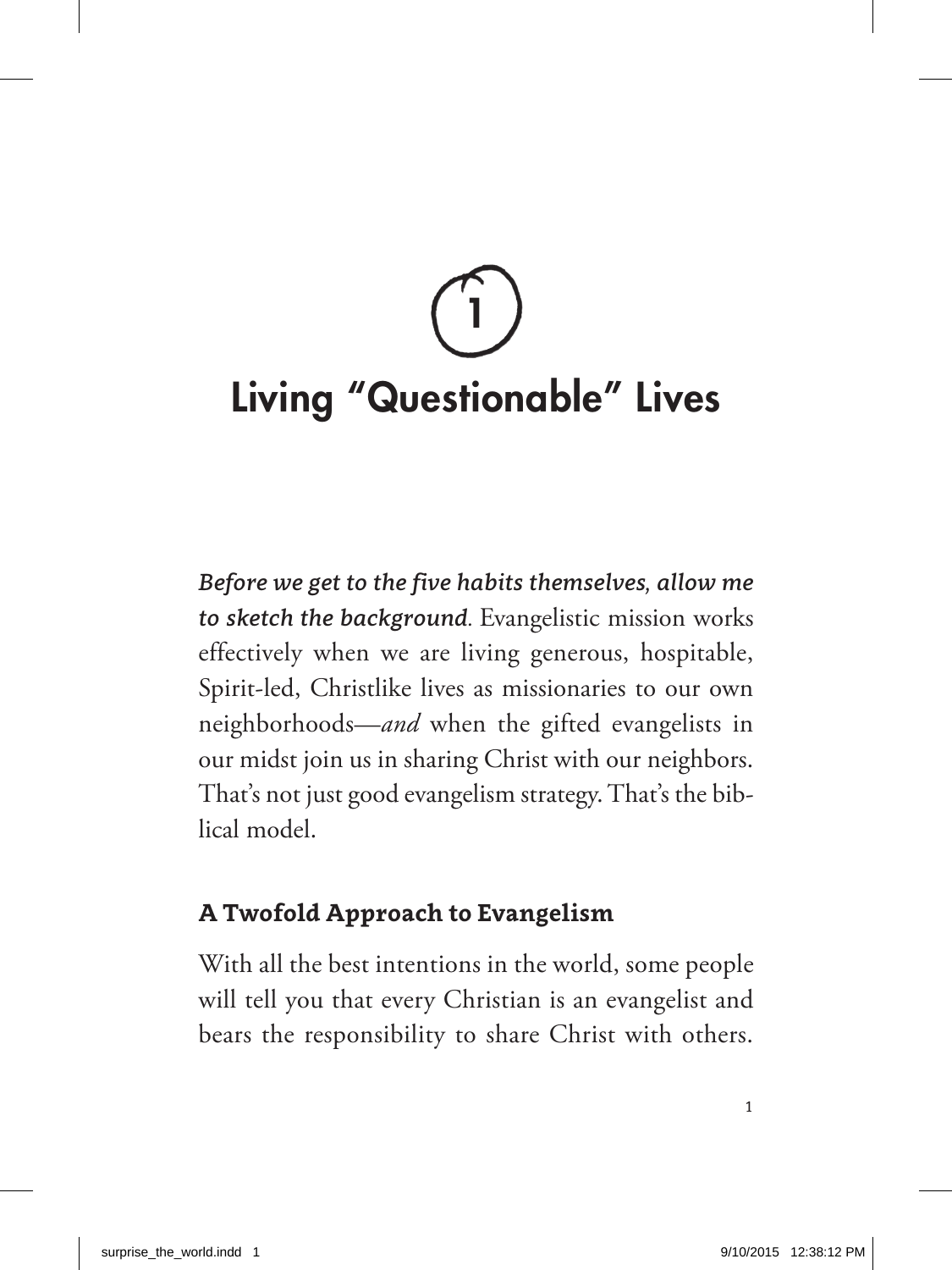I certainly agree with the latter part of that contention (that we bear responsibility to share our love for Jesus with others). But I fear that the first part of that statement (that every Christian is an evangelist) is unhelpful.

Are we really all evangelists? Certainly the vast majority of Christians I know don't feel much like evangelists. It's as if we're being told that— even though we don't believe we're evangelists, and don't perform very effectively when we act like evangelists—we are nonetheless, deep down in our bones, really truly evangelists who just need to step into our true identities and fulfill our calling to share Christ with others. Is this fair, and more importantly, is it true?

Contrary to the myth that every believer is an evangelist, the apostle Paul assumes a twofold approach to the ministry of evangelism.

- First, he affirms the gifting of the evangelist interestingly, not the gift of evangel*ism* but the evangelist herself is the gift (see Ephesians 4:11).
- Second, he writes as though all believers are to be evangelistic in their general orientation.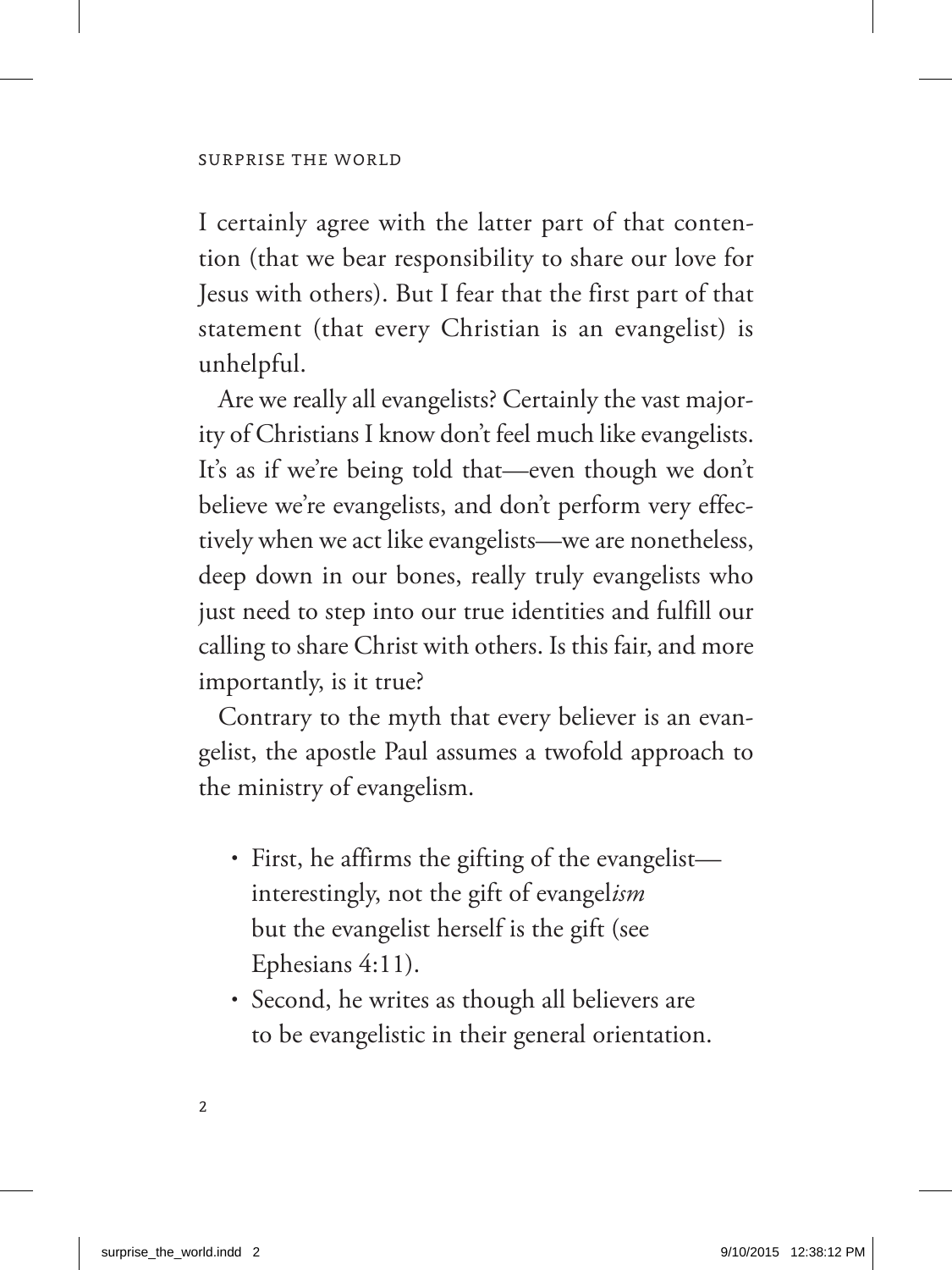Paul clearly places himself in the first category, seeing his ministry not only as that of an apostle but also as that of an evangelist. But it doesn't appear that he believes *all* Christians bear the responsibility for the kind of bold proclamation to which he is called. Note his description of this twofold approach in his letter to the Colossians:

Devote yourselves to prayer, being watchful and thankful. And pray for us, too, that God may open a door for our message, so that we may proclaim the mystery of Christ, for which I am in chains. Pray that I may proclaim it clearly, as I should. Be wise in the way you act toward outsiders; make the most of every opportunity. Let your conversation be always full of grace, seasoned with salt, so that you may know how to answer everyone. COLOSSIANS 4:2-6

For evangelists, Paul asks for opportunities to share Christ and for the courage to proclaim the gospel clearly (verses 3-4). But he doesn't suggest the Colossians pray as much for themselves. Rather, evangelistic believers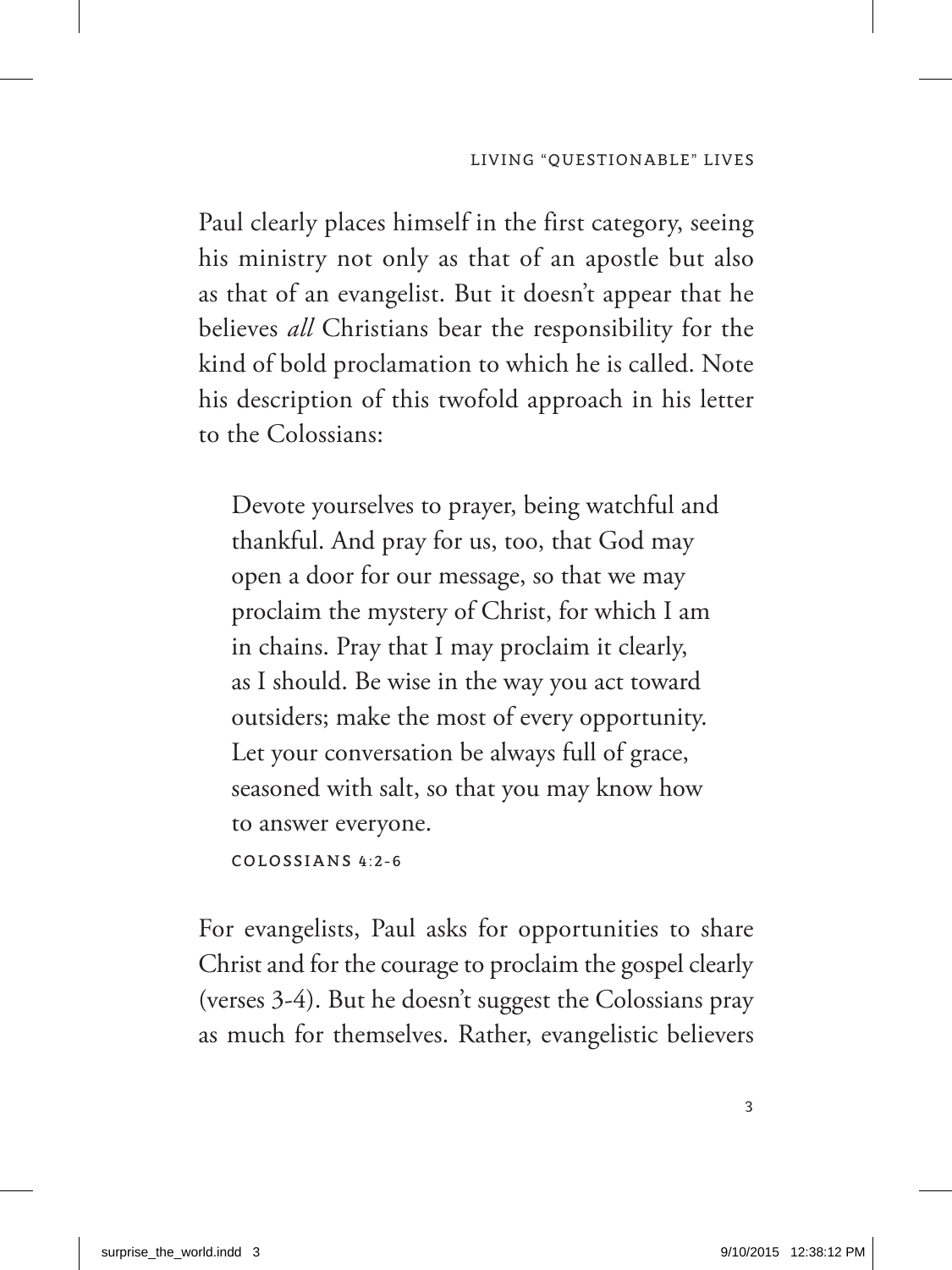are to pray for the evangelists' ministry, to be wise in their conduct toward outsiders, and to look for opportunities to answer outsiders' questions when they arise (verses 2, 5-6). When it comes to the spoken aspect of their ministries, evangelists are to proclaim, and believers are to give answers.

| <b>Type of Minister</b>          | <b>Priorities</b>                                        | <b>Type of</b><br><b>Spoken Ministry</b> |
|----------------------------------|----------------------------------------------------------|------------------------------------------|
| Gifted<br>Evangelists            | Clarity in the<br>Gospel; Alertness<br>for Opportunities | <b>Bold</b><br>Proclamation              |
| Evangelistic<br><b>Believers</b> | Prayer,<br>Watchfulness,<br>Wise Socializing             | Gracious<br>Answers                      |

*Paul's twofold approach to evangelism in the church*

I think Paul assumed that the number of gifted evangelists wouldn't be great. It seems clear that he thinks the gifted evangelists can be local (like Timothy—see 2 Timothy 4:5) or translocal (like himself). He seems also to have assumed that some gifted evangelists would occupy a leadership function in local churches (see Ephesians 4:11), building up the church to be increasingly evangelistic.

While evangelism is an essential gifting for all churches,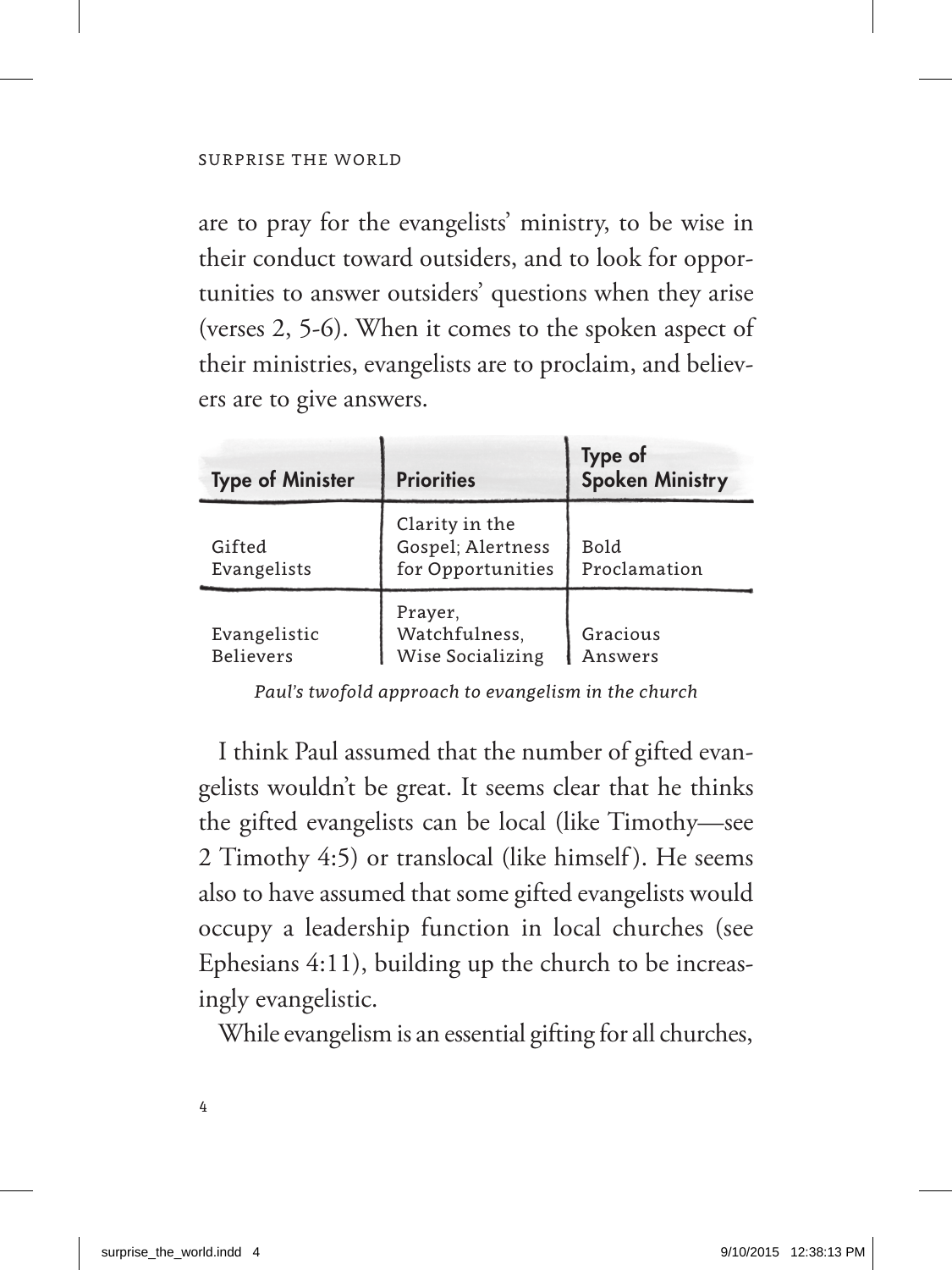it isn't a gifting given to every believer. Believers, as noted, were to pray like crazy and to conduct themselves, in word and deed, in such a way as to provoke unbelievers to question their beliefs and enter into an evangelistic dialogue. On this Peter is in agreement with Paul:

Always be prepared to give an answer to everyone who asks you to give the reason for the hope that you have. But do this with gentleness and respect, keeping a clear conscience, so that those who speak maliciously against your good behavior in Christ may be ashamed of their slander.

1 PETER 3:15-16

In other words, the biblical model is for leaders to (1) identify, equip, and mobilize gifted evangelists (who then take a leadership responsibility for the church's evangelism) and (2) inspire all believers to *live questionable lives*. If all believers are leading the kinds of lives that evoke questions from their friends, then opportunities for sharing faith abound, and chances for the gifted evangelists to boldly proclaim are increased. In brief, our task is to surprise the world!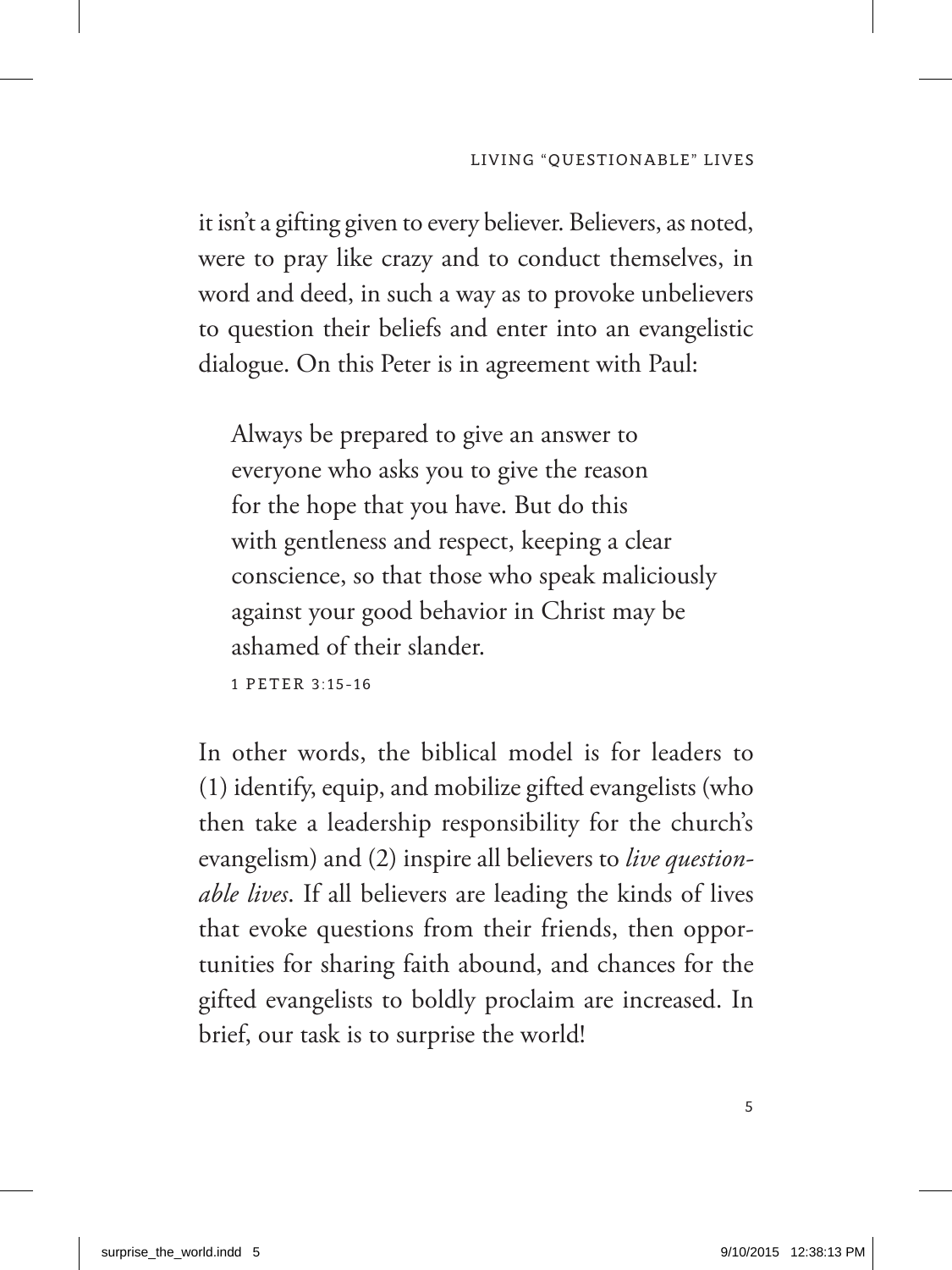Some evangelists have taken me to task for teaching this biblical model. They fear I am letting people off the hook when it comes to evangelism. I have been told by more than one gifted evangelist that telling people they're not required to create opportunities for bold evangelistic proclamation means that people will never tell others about Jesus. I disagree. I think gifted evangelistic *leaders* bear the responsibility to *equip* their congregations to be able to tell others about Jesus, but the opportunities for faith sharing will emerge *from questioning unbelievers*. Gifted evangelistic leaders should be training their congregations to speak about Jesus conversationally when questioned about how they deal with suffering, or why they spend their vacation serving the poor, or why they've opened their home to refugees, or why they're fasting during Lent, or why they've made career choices that allow them to contribute to the greater social good.

The fact is, gifted evangelists telling the rest of us that we should behave like gifted evangelists has a debilitating effect. We look at confident, articulate, theologically trained evangelists preaching in our churches, and we hear their stories of sharing the gospel on the back of a napkin in a restaurant or a plane, and then we hear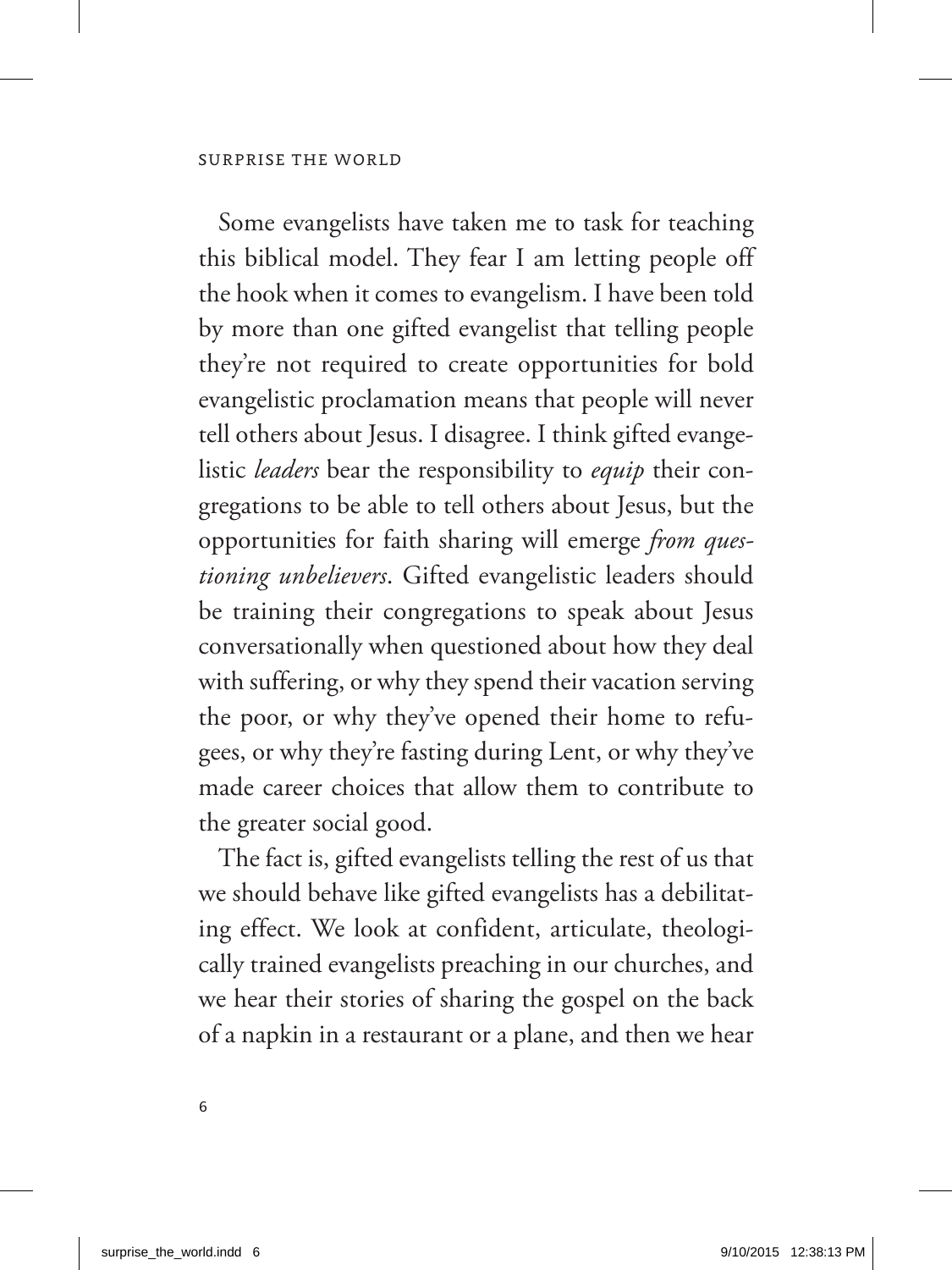them tell us that we, too, can (and indeed, should) do what they do—and we freeze! We know we can't do what they do.

But I don't hear Paul telling his congregations to preach in the Areopagus like he did. He doesn't berate them for not creating opportunities for bold, clear proclamation. He *does* want them to talk about Jesus, but as we've seen, he assumes it should be in the context of wise socializing, prompted by the questions of others.

## **Taking Over the Empire**

This twofold approach literally transformed the Roman Empire. While evangelists and apologists such as Peter and Paul were proclaiming the gospel and defending its integrity in an era of polytheism and pagan superstition, hundreds of thousands of ordinary believers were infiltrating every part of society and living the kind of questionable lives that evoked curiosity about the Christian message. They surprised the empire with their unlikely lifestyle.

These ordinary believers devoted themselves to sacrificial acts of kindness. They loved their enemies and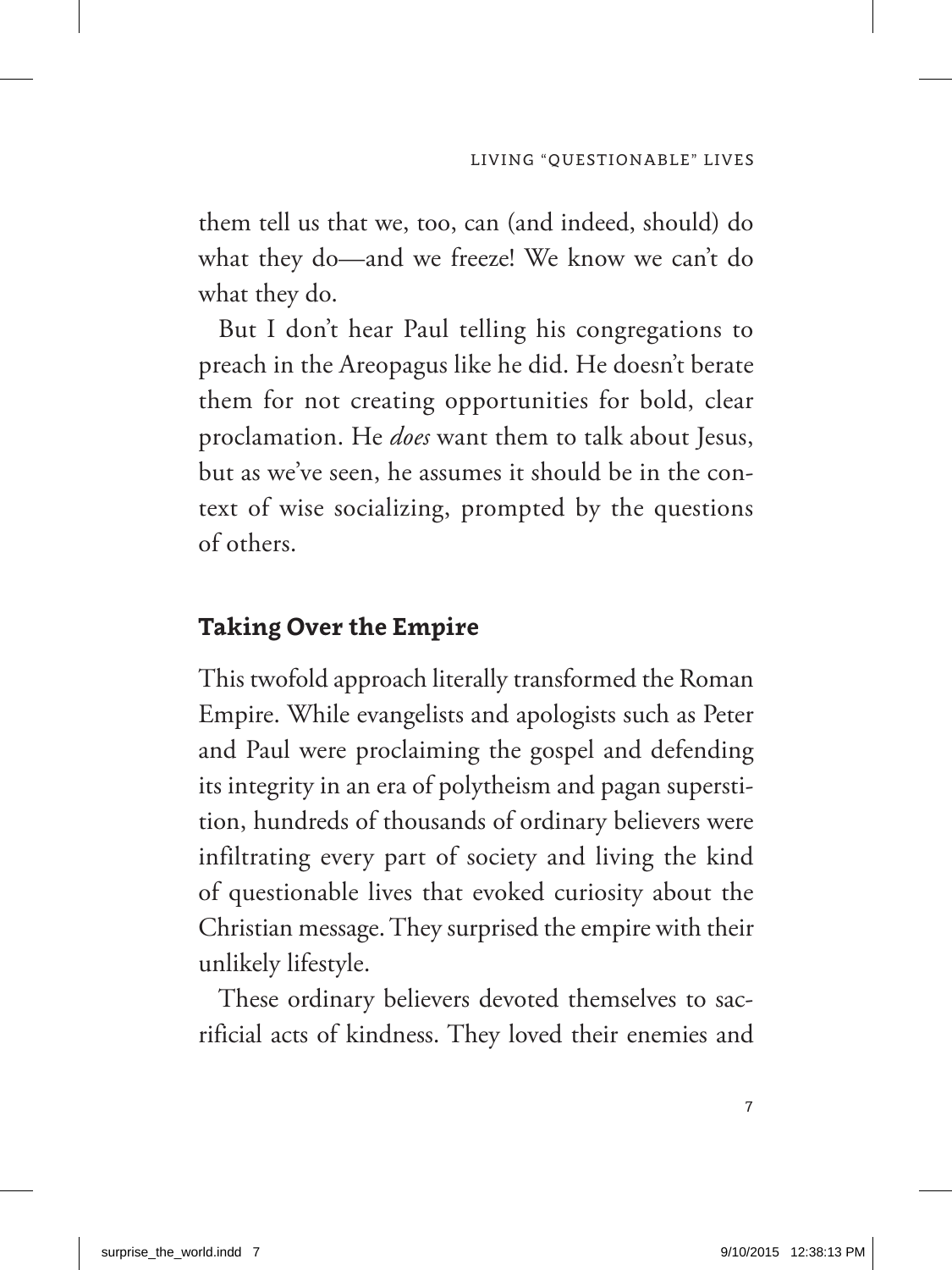forgave their persecutors. They cared for the poor and fed the hungry. In the brutality of life under Roman rule, they were the most stunningly different people anyone had ever seen. Indeed, their influence was so surprising that the fourth-century emperor Julian (AD 331–363) feared they might take over the empire. Referring to Christians as "Galileans" and Christianity as "atheism" (because of their denial of the existence of pagan gods) and believing their religion to be a sickness, he penned this directive to his officials:

We must pay special attention to this point, and by this means effect a cure. For when it came about that the poor were neglected and overlooked by the [pagan] priests, then I think the impious Galileans observed this fact and devoted themselves to philanthropy. And they have gained ascendancy in the worst of their deeds through the credit they win for such practices. For just as those who entice children with a cake, and by throwing it to them two or three times induce them to follow them, and then, when they are far away from their friends cast them on board a ship and sell them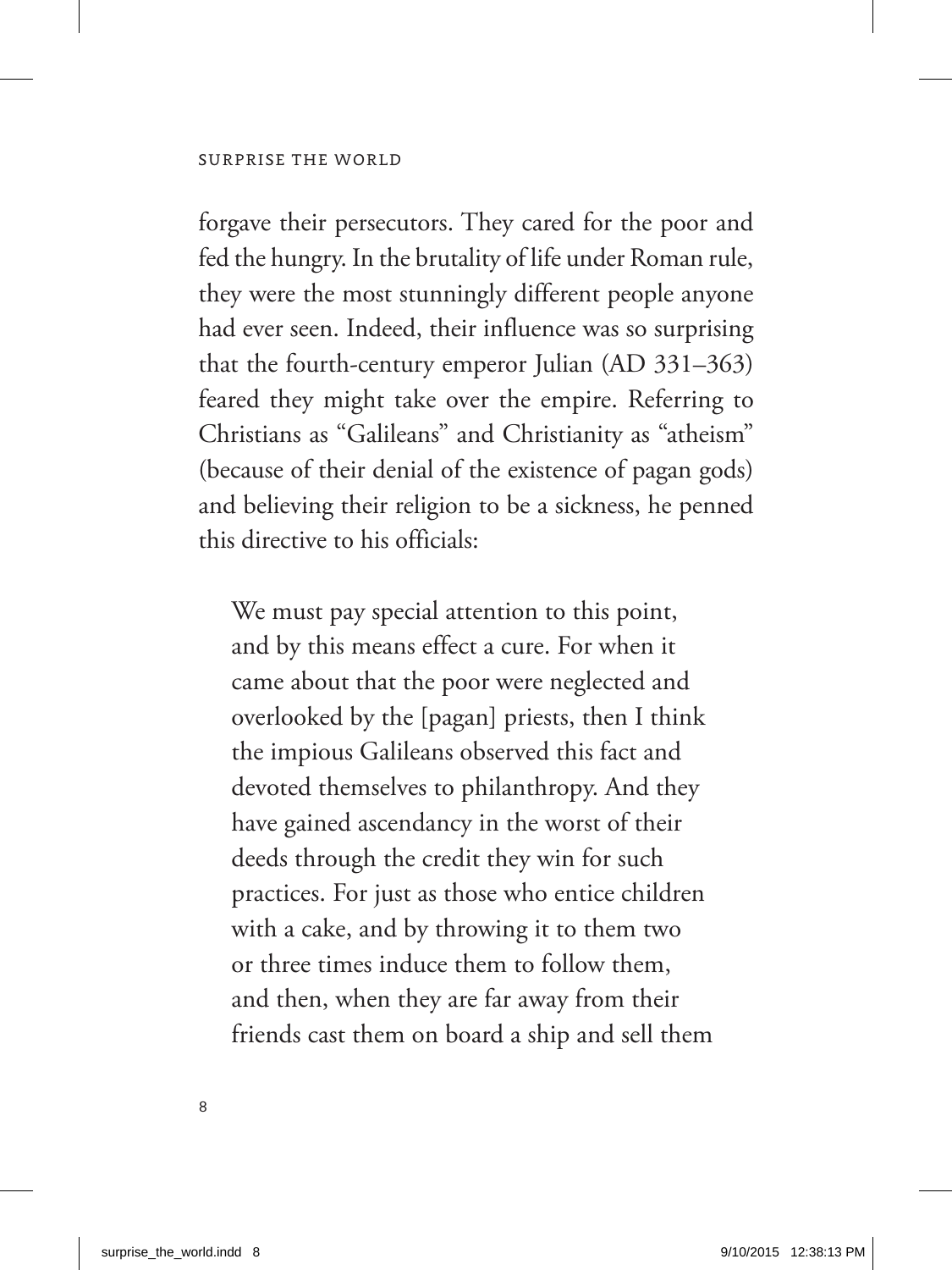as slaves . . . by the same method, I say, the Galileans also begin with their so-called lovefeast, or hospitality, or service of tables—for they have many ways of carrying it out and hence call it by many names—and the result is that they have led very many into atheism [i.e., Christianity]. $<sup>1</sup>$ </sup>

Julian was concerned that the Christians' acts of hospitality and philanthropy were winning too many of his subjects. He decided to launch an offensive against them by mobilizing his officials and the pagan priesthood to *out-love* the Christians. He decreed that a system of food distribution be started and that hostels be built for poor travelers:

Why do we not observe that it is their benevolence to strangers, their care for the graves of the dead and the pretended holiness of their lives that have done most to increase atheism? I believe that we ought really and truly to practice every one of these virtues. . . . For it is disgraceful that when . . . the impious Galileans support not only their own poor but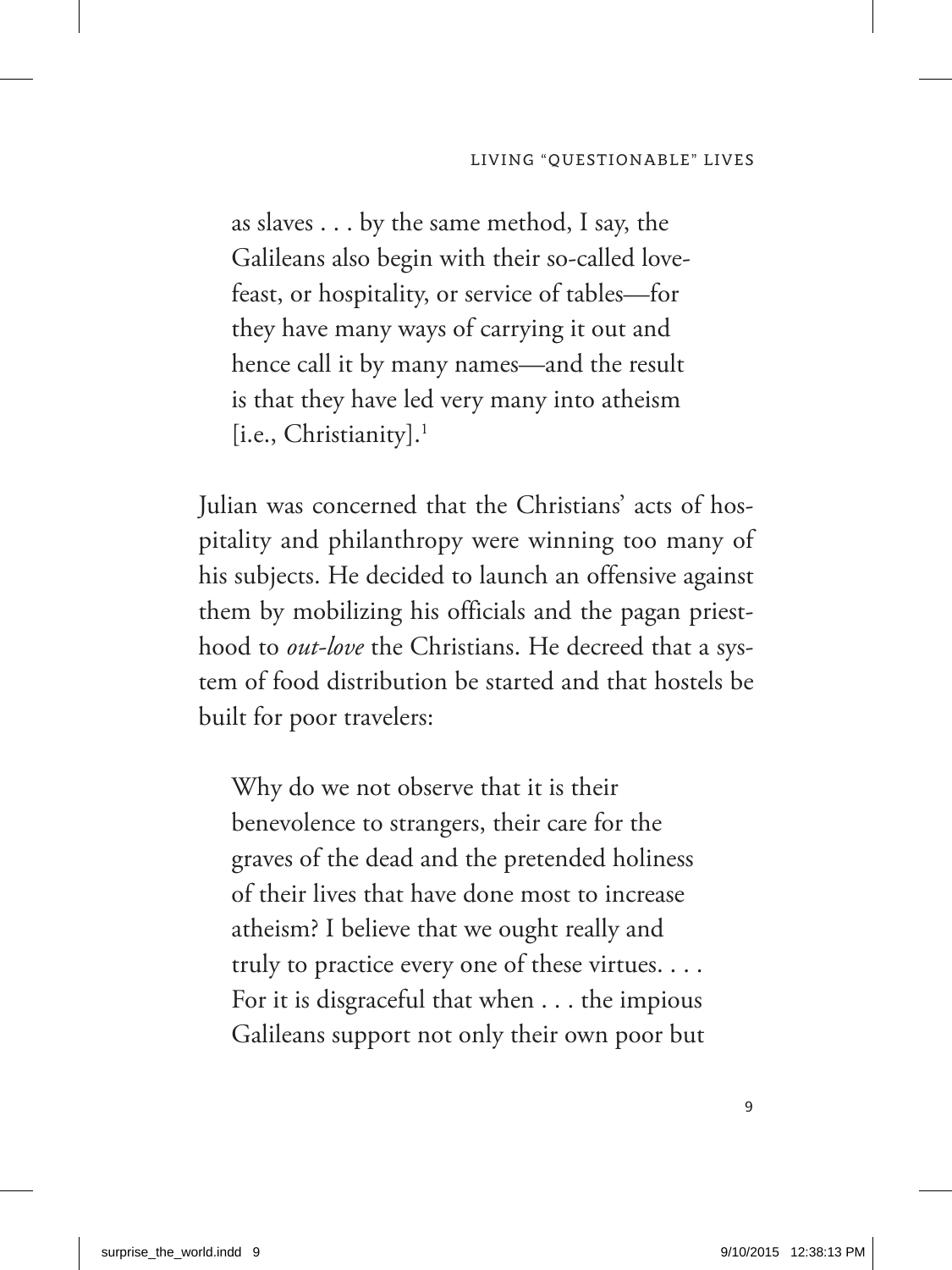ours as well, all men see that our people lack aid from us.2

Perhaps not surprisingly, Julian's new social program utterly failed. He couldn't motivate pagan priests or Roman officials to care that much for the poor. He failed to realize that the Christians were filled with the Holy Spirit of love and motivated by his grace. The message they shared—that God loved the world—was patently absurd to the average Roman; the pagan gods cared nothing for humankind. And yet in the miserable world of the Roman Empire, the Christians not only proclaimed the mercy of God but also demonstrated it. They not only fed the poor; they welcomed all comers, regardless of their socioeconomic status. The nobleman embraced the slave. Moreover, Christians opened their fellowship to anyone irrespective of ethnicity, and they promoted social relations between the sexes and within families. They were literally the most surprising alternative society, and their conduct raised an insatiable curiosity among the average Roman.

You can see how the proclamation of gifted evangelists would have been far more effective among a society of people living such questionable lives. I think this is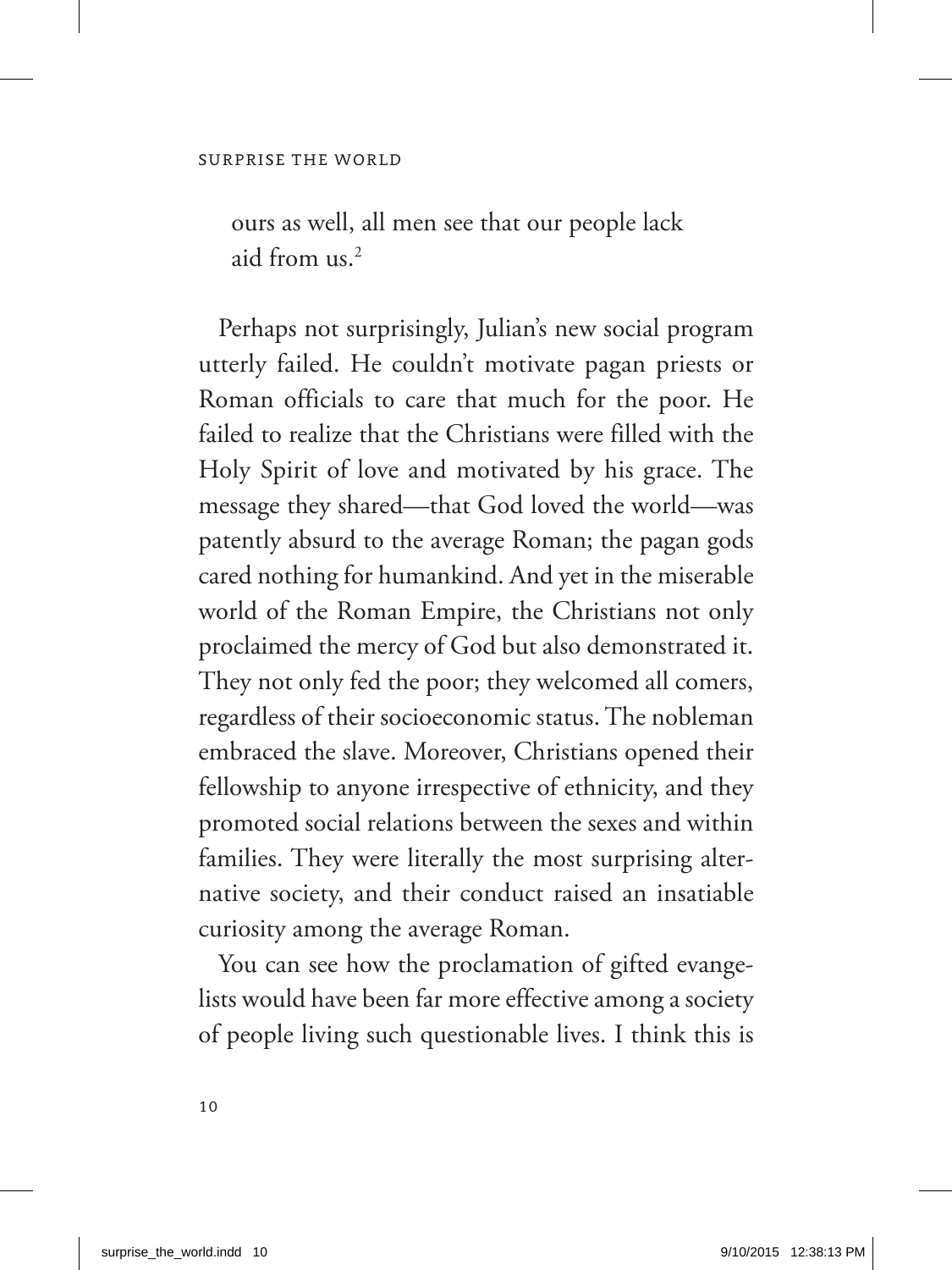what Paul referred to as "adorning" the gospel—or in more contemporary language, making the gospel attractive. He uses this phrase when exhorting Titus to teach sound doctrine:

You, however, must teach what is appropriate to sound doctrine. Teach the older men to be temperate, worthy of respect, self-controlled, and sound in faith, in love and in endurance.

Likewise, teach the older women to be reverent in the way they live, not to be slanderers or addicted to much wine, but to teach what is good. Then they can urge the younger women to love their husbands and children, to be self-controlled and pure, to be busy at home, to be kind, and to be subject to their husbands, so that no one will malign the word of God.

Similarly, encourage the young men to be self-controlled. In everything set them an example by doing what is good. In your teaching show integrity, seriousness and soundness of speech that cannot be condemned, so that those who oppose you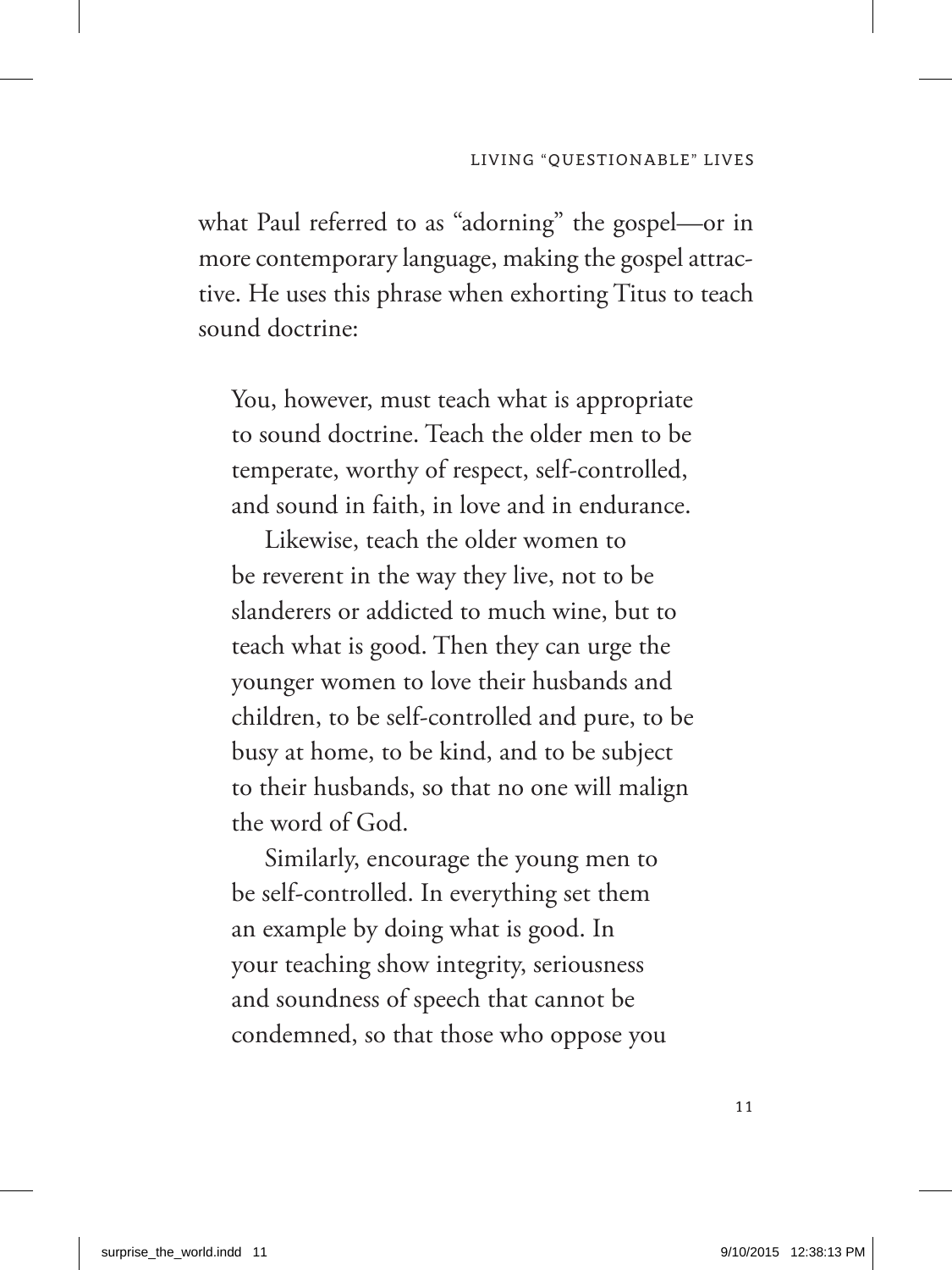may be ashamed because they have nothing bad to say about us.

Teach slaves to be subject to their masters in everything, to try to please them, not to talk back to them, and not to steal from them, but to show that they can be fully trusted, so that in every way they will make the teaching about God our Savior attractive.

TITUS 2:1-10

Note the way Paul concludes this list of rules (verse 10). He does not tell Titus to teach his congregation of slaves and free, young and old, to conduct themselves in this manner in order to win God's mercy—that mercy is offered freely in God our Savior. Instead, Paul insists that Christians live this way in order to "make the teaching of the church attractive."

Nothing would be more questionable in the first century than a slave who loved his master, or a selfcontrolled young man, or an old woman who didn't engage in slander. In other words, this was Paul's recipe for a questionable life in his time. Our challenge is to find what similarly questionable lives look like in the twenty-first century.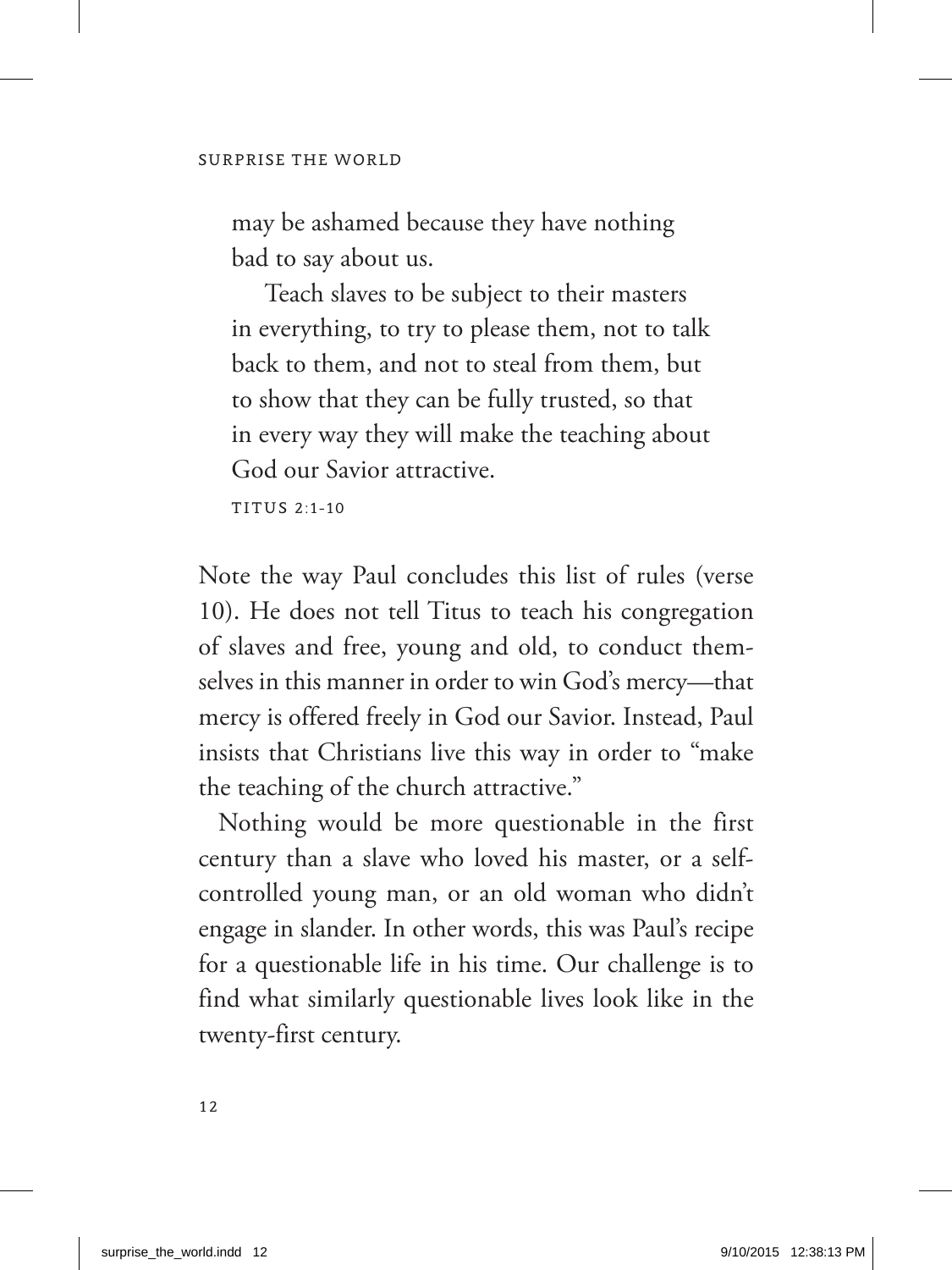### **What Kind of Life Will Evoke Questions?**

There's an old communication theory that goes like this: When predictability is high, impact is low. In other words, when the audience thinks they know what you're going to say, and you go ahead and say it, it makes very little impact. On the other hand, when an audience is surprised or intrigued, they will think long and hard about what they've heard.

The same goes for Christian outreach. Remember that one of the primary acts of the evangelistic believer is the arousal of curiosity among unbelievers, leading to questions and faith sharing. Acts of philanthropy by Christians today are relatively commonplace, so they don't surprise the world. If we hear that a Christian business owner has donated money to a cause, or that a church has opened a feeding program or a hospice, we aren't intrigued. Such things are expected. I'm not suggesting Christian philanthropy shouldn't continue as an expression of the grace offered to us in Christ, but it doesn't evoke questions the way it might have in the fourth century.

Neither does living a fine, upstanding, middle-class lifestyle in the suburbs, for what it's worth. Again, I'm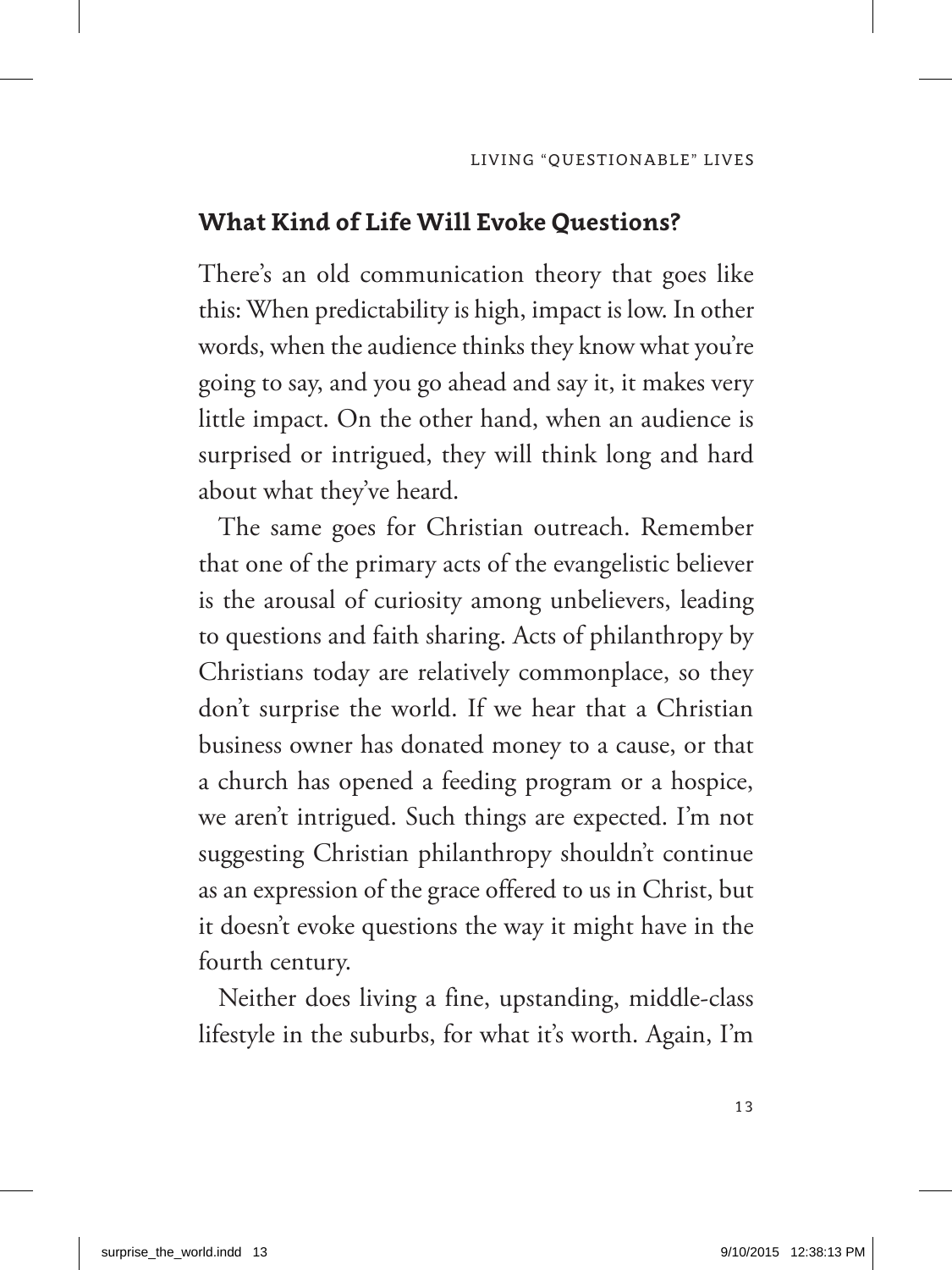not saying we ought not to live our lives this way. But if we're trying to live questionable lives, then cutting the lawn, saying hi to the neighbors, washing our car, walking the dog, and driving to the office every day is hardly an intriguing lifestyle.

To fulfill the evangelistic mandate that Paul and Peter and the gospel present us with, we need to be propelled *outward*, into the lives of our neighbors, but also *upward*, into deeper intimacy with Jesus. This isn't merely an individual challenge; indeed, Paul seems to suggest that we fulfill our evangelistic mandate collectively, as we also move *inward* into a self-consciously Christian community, acknowledging the evangelists we've been gifted with and the responsibility to live questionable lives that we've been vested with. We need to become a godly, intriguing, socially adventurous, joyous presence in the lives of others.

This won't be a matter of simply doing somewhat surprising but occasional things. I believe we need to develop a new set of rhythms, or habits, that foster a missional lifestyle that intrigues others. And I think the five habits I'm about to unpack will help you to do that.